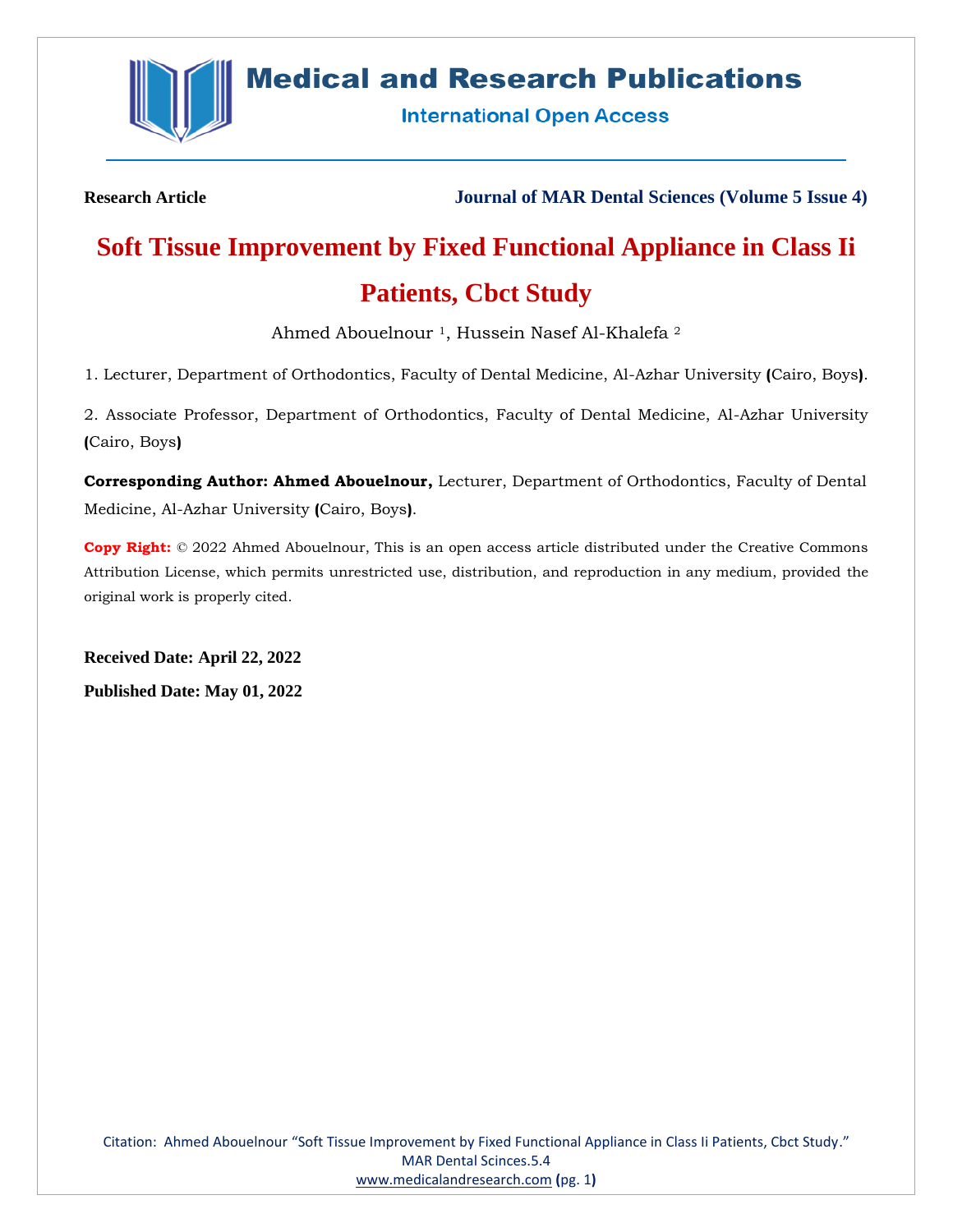### **Introduction**

Skeletal Class 2 discrepancy had been one of the most encountered problems in the orthodontic practice. It affects about 19.56 of the patients seeking orthodontic treatment **(**1**)**. Skeletal Class 2 could be due to maxillary excess, mandibular deficiency, or a combination of both. The mandibular skeletal deficiency was found to be the main feature or factor that attributed to the development of more than half of the Class II patients **(**2-4**)**.

There is always controversy regarding the effectiveness of fixed functional appliances **(**FFAs**)** in stimulating mandibular growth; many studies have demonstrated the successful correction of skeletal Class 2 in adolescent patients through the use of FFAs. In addition, FFAs don't rely on patient compliance and shorten the treatment time as there is no need for two-phase treatment **(**5**)**.

Power scope **(**American orthodontics corporation, Sheboygan, Wisconsin, USA**)** is one of the recently introduced hybrid fixed functional appliances. It has one size that fits all patients with right and left different assemblies. There is no need for any special laboratory work or special clinical steps as the appliance allows an intermaxillary wire to wire installation using a nut with a hexagonal screw. The ball and socket joint maximize the lateral movements provided by the appliance and improve patient comfort **(**6-8**)**.

The evaluation of the treatment effects using Power scope appliance had been conducted in several previous studies using lateral cephalometric radiography which is a two-dimensional evaluation tool that is subjected to distortion, superimposing, and magnification **(**9**)**. This study evaluated the effects of Power scope appliance using CBCT, which presents high accuracy and precision **(**10**)**.

## **Material and Method**

**Study design:** A prospective clinical study.

#### **Study setting and population:**

The current study was conducted on twelve female orthodontic patients. All patients received treatment at the outpatient clinic at Orthodontic Department, Faculty of Dental Medicine **(**Boys - Cairo**)**, Al-Azhar University, Egypt.

#### **Sample size calculation:**

Citation: Ahmed Abouelnour "Soft Tissue Improvement by Fixed Functional Appliance in Class Ii Patients, Cbct Study" MAR Dental Scinces.5.4 [www.medicalandresearch.com](http://www.medicalandresearch.com/) **(**pg. 2**)**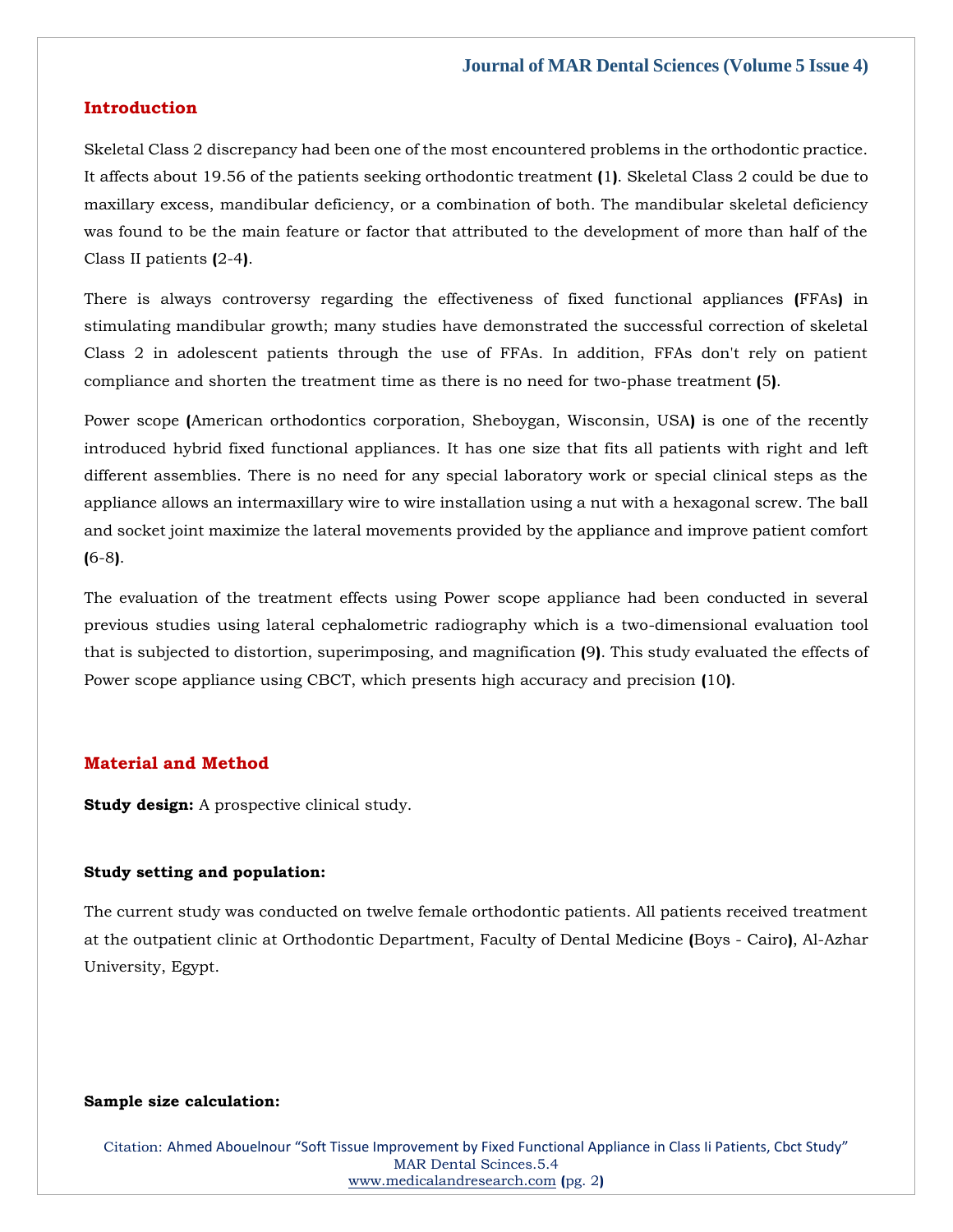To determine the effective sample size, a statistical power analysis was conducted according to a previous study **(**11**)** depending on an acceptable level of significance **(**alpha = 0.05**)** and power of the statistical test of 0.90 with an estimated effect size of 1.2137477, resulting in a sample size of ten patients and for the dropouts, twelve patients were enrolled in the study.

## **Ethical considerations:**

Ethical approval of the study was obtained from the Ethical Committee of the Faculty of Dentistry, Al-Azhar University, **(**Cairo, Boys**)** with reference number [EC Ref No.99/110]. The patients and/or the guardians were informed about the nature and benefits of their participation in the study, and they signed informed consent before any further procedures.

## **Inclusion criteria:**

**(**1**)** Healthy post-pubertal female patients with cervical vertebrae maturational stages 4, 5, and 6 according to Baccetti et al. **(**12**)**. **(**2**)** Skeletal Class 2 patients of ANB angle greater than 4° due to deficient mandible with/without maxillary protrusion. **(**3**)** Angle Class II division 1 malocclusion with at least an end-on Class II molar relationship. **(**4**)** Presence of all permanent dentition excluding third molars. **(**5**)** Good oral hygiene.

#### **Participants:**

This study involved a single group of patients treated using fixed orthodontic appliances and Power scope as a fixed functional appliance. Due to the age difference of pubertal growth spurt peak and the amount of overall growth between males and females and to avoid any sexual dimorphism, only female patients were involved in the study to eliminate any gender-based difference that could affect the results. The patients were selected according to their skeletal maturation stages based on the modified cervical vertebrae maturation stages by Baccetti et al. **(**12**)**. Twelve post-pubertal female patients with cervical stages 4, 5, and 6 **(**CS4, CS5, and CS6**)** were enrolled in the study.

#### **Patient records:**

For each patient, the following diagnostic records were taken before the orthodontic treatment: extraoral and intraoral photographs, orthodontic study model, digital panoramic radiograph, and digital lateral cephalometric radiograph. CBCT images were taken before and after the treatment using the Power scope appliance.

#### **Operative procedures:**

Citation: Ahmed Abouelnour "Soft Tissue Improvement by Fixed Functional Appliance in Class Ii Patients, Cbct Study" MAR Dental Scinces.5.4 [www.medicalandresearch.com](http://www.medicalandresearch.com/) **(**pg. 3**)**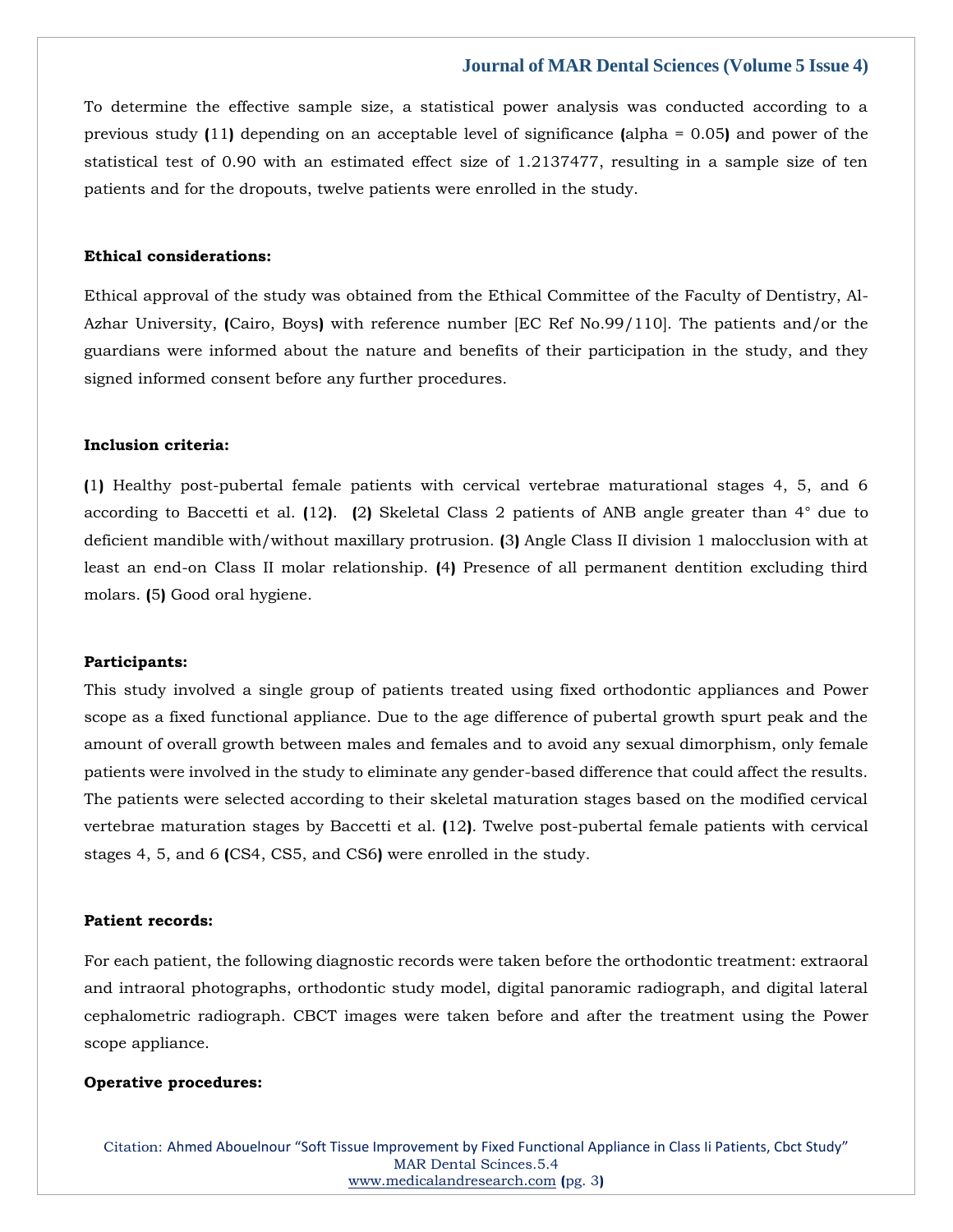**Fixed orthodontic appliances:** Transpalatal arch **(**TPA**)** was fabricated and cemented on the first maxillary molar, and that was to counteract the buccal forces exerted by the fixed functional appliance; TPA should be spaced from the palatal mucosa by 2 mm to avoid ulceration or impingement into the soft tissue as a result of the intrusive forces of the fixed functional appliance. Pre-adjusted Roth appliance **(**Dentaurum Discovery Smart Metal Brackets Kit, Dentaurum GmbH & Co, 75228 Ispringen, Germany**)** was bonded **(**Grengloo for metal brackets, Ormco Co 1717 West Collins Avenue, USA**)** on the upper and lower arches with a 0.022" x 0.028" slot. The buccal tube **(**M-Series mini buccal tubes, Dentaurum GmbH & Co, 75228 Ispringen, Germany**)** was bonded to the second permanent molar to ensure its stability with the arch form and prevent it from any rotation or deviation.

Levelling and alignment phase took place until reaching 0.019" x 0.025" stainless steel archwire **(**Dentaurum remanium ideal arches, Dentaurum GmbH & Co, 75228 Ispringen, Germany**)**. Its duration was  $7.5 \pm 1.5$  months.

#### **Appliance activation:**

After Power scope installation, initial activation of the appliance was done. The inner middle shaft of the telescopic system at the canine end has three activation lines spaced 2 mm apart, which reference the activation level of the NiTi spring, ranging from no activation to partial activation to full activation. After the appliance installation, the activation lines were observed. If there were no or partial activation, crimpable shims would be added until full activation. The appliance should be checked at each appointment **(**every month**)**, removed, and cleaned. The molar relation was observed, and then the appliance was reinstalled. Stepwise mandibular advancement activation is done by adding 2 mm Crimpable shims every two months, according to Aras et al. **(**13**)**, until reaching an edge-to-edge bite with an unstrained Angle Class I molar relationship. Hence, no further activation of the appliance was done**(**14-18**)**.

#### **Appliance Removal:**

After six months of the treatment using Power scope, the appliance was removed. Extraoral and intraoral photographs were taken as post appliance treatment records, and then the patient was sent to perform a cone-beam computed tomography. Finally, intermaxillary elastics **(**Wildlife Serie Elastomeric, American Orthodontics corporation, Sheboygan, Wisconsin, USA**)** were used to adjust the final occlusion.

Cone Beam Computed Tomography **(**CBCT**)** images were taken before **(**T1**)** and after **(**T2**)** treatment using the Power scope appliance. It was done using an I-Cat scanner **(**Imaging Sciences International, Hatfield, Pennsylvania, USA**)** under fixed parameters **(**120 KVP and 37 mA in 26.9 seconds**)** with an amorphous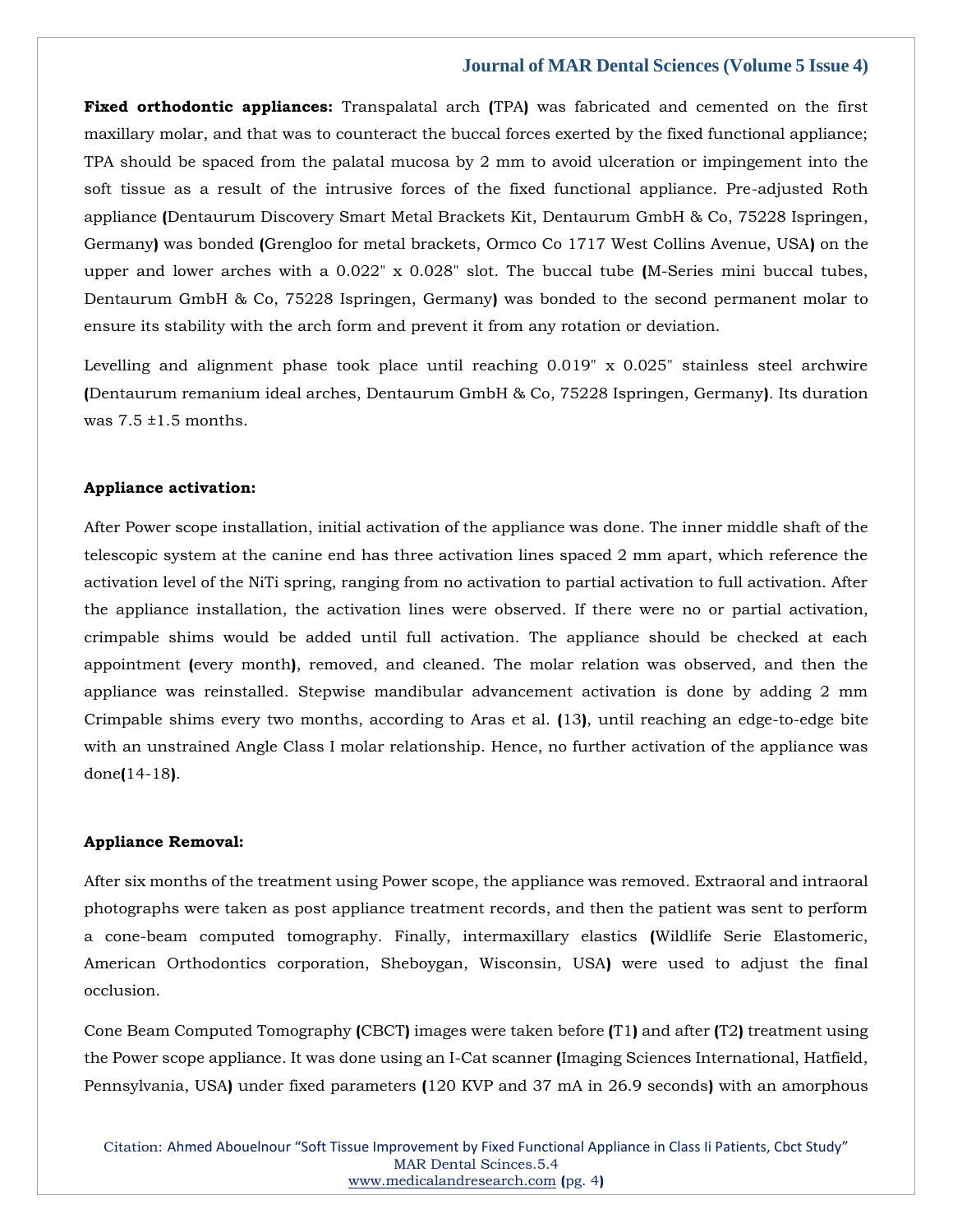silicon flat-panel detector. Field of View **(**FOV**)** was 17x23 cm with voxel size 0.3 mm. The patients' heads were oriented with the Frankfurt Horizontal plane parallel to the floor and the mid-sagittal plane perpendicular to the floor. Instructions were given to the patients to maintain an upright standing posture and a natural head position with maximum intercuspation. The CBCT scans were acquired in a Digital Imaging and Communications in Medicine **(**DICOM**)** format. The images were imported into Invivo **(**Anatomage Inc., San Jose, CA, USA**)** dental software version 5.2 for the measurements**(**19,20**)**.

## **Measurements used in this study:** 1- Soft tissue measurements.

Soft tissue measurements used in the study are explained as follows [Table **(**1**)**].

| <b>Measurement</b>                                 | Definition                                                                                                            |  |  |  |  |  |  |  |
|----------------------------------------------------|-----------------------------------------------------------------------------------------------------------------------|--|--|--|--|--|--|--|
| Angular measurements                               |                                                                                                                       |  |  |  |  |  |  |  |
| Z-angle                                            | The angle formed between the line from Pog to the most protruded upper<br>or lower lip to Frankfurt horizontal plane. |  |  |  |  |  |  |  |
| Soft tissue<br>convexity<br>$(N^{\text{-}}Sn-Pog)$ | The posterior angle formed by connecting 3 points: soft tissue nasion,<br>subnasale and soft tissue pogonion.         |  |  |  |  |  |  |  |
| Linear measurements                                |                                                                                                                       |  |  |  |  |  |  |  |
| Upper lip to E-                                    | The distance between the most anterior part of the upper lip (Ls) to E-line                                           |  |  |  |  |  |  |  |
| line                                               | $(Ph-Pog)$ .                                                                                                          |  |  |  |  |  |  |  |
| Lower lip to E-                                    | The distance between the most anterior part of the lower lip (Li) to E-line                                           |  |  |  |  |  |  |  |
| line                                               | $(Ph-Pog)$ .                                                                                                          |  |  |  |  |  |  |  |
| Upper lip                                          | The distance extending between a point 2 mm below point A to the                                                      |  |  |  |  |  |  |  |
| thickness                                          | outermost point of the upper lip.                                                                                     |  |  |  |  |  |  |  |
| Lower lip                                          | The distance extending between the most anterior dentoalveolar point to                                               |  |  |  |  |  |  |  |
| thickness                                          | the outermost point of the lower lip.                                                                                 |  |  |  |  |  |  |  |
| Mentolabial                                        | The perpendicular distance between the deepest point on the mentolabial                                               |  |  |  |  |  |  |  |
| sulcus depth                                       | sulcus to Li-Pog`line.                                                                                                |  |  |  |  |  |  |  |

**Table (1):** Soft Tissue Measurements Used in The Study.

## **Result**

#### **Age distribution**:

The mean age of the patients was 15.39 ± 1.25 years old **(**ranging from 13.8 to 16.9 years**)**.

## **Skeletal maturation distribution**:

The cervical vertebrae skeletal stages for the twelve patients were distributed as follows: 4 patients in cervical stage 4, 4 patients in cervical stage 5, and 4 patients in cervical stage 6.

Dropouts: There were no dropouts. Therefore, the statistical analyses were performed on twelve patients.

Citation: Ahmed Abouelnour "Soft Tissue Improvement by Fixed Functional Appliance in Class Ii Patients, Cbct Study" MAR Dental Scinces.5.4 [www.medicalandresearch.com](http://www.medicalandresearch.com/) **(**pg. 5**)**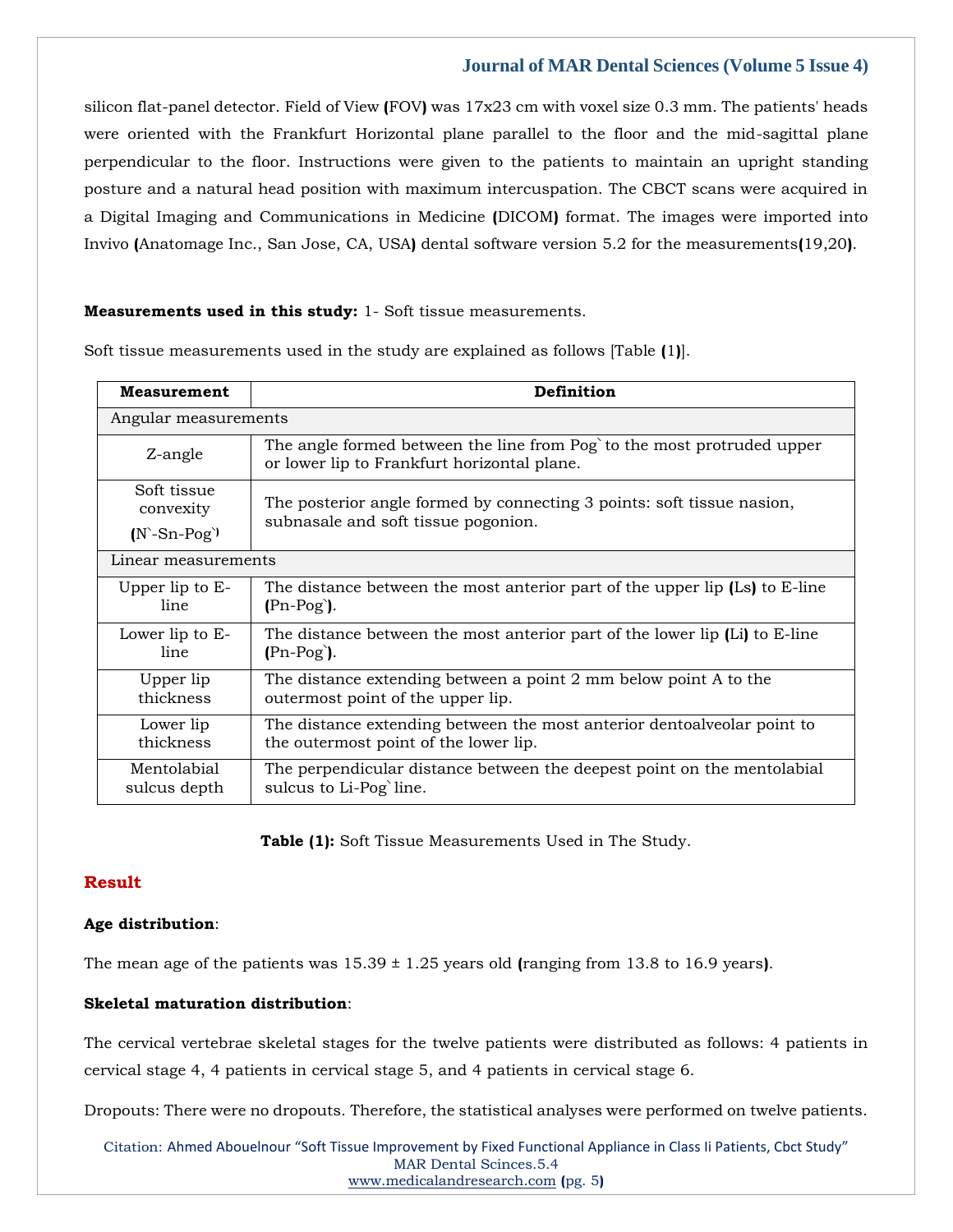#### **Reliability and error analysis**:

Kolmogorov-Smirnov and Shapiro-Wilk tests were used to verify the normality of data distribution which showed normal distribution of all data. Parametric tests were used for statistical evaluation. Paired ttest was used for the normally distributed quantitative variables to compare the two periods **(**T1 and T2**)**. Quantitative data were presented as mean and standard deviation with estimated upper and lower limits of the confidence intervals **(**CI**)** at a 95% confidence level. The significance of the obtained results was judged at the 5% level **(**P-value was considered significant at P ≤ 0.05**)**. The reliability of the analyzed data was verified using the method of intra-observer error assessment. A paired t-test was used to compare the first and second readings of 5 randomly selected patients with pre-and post-treatment CBCT images measured by the same investigator after three weeks interval. The intra-observer ratability test results for all the studied variables revealed a non-significant difference between the first and second measurements, indicating high reliability of all measurements carried out by the same examiner.

| <b>Parameters</b>               | T <sub>1</sub> |           | T <sub>2</sub> |           | $T_2 - T_1$ |           |         |         |                |                           |      |  |  |
|---------------------------------|----------------|-----------|----------------|-----------|-------------|-----------|---------|---------|----------------|---------------------------|------|--|--|
|                                 | Mean           | <b>SD</b> | Mean           | <b>SD</b> | Mean        | <b>SD</b> | 95% CI  |         | <b>T</b> value | p.<br>value               | Sig. |  |  |
|                                 |                |           |                |           |             |           | LL      | UL      |                |                           |      |  |  |
| <b>Angular measurements</b>     |                |           |                |           |             |           |         |         |                |                           |      |  |  |
| Z-Angle                         | 61.18          | 8.12      | 63.60          | 8.17      | 2.41        | 1.05      | 1.77    | 3.05    | $8.246*$       | $< 0.001$ *               | S    |  |  |
| $N - Sn - Pog'$                 | 152.4          | 4.30      | 155.5          | 5.25      | 3.06        | 2.36      | 1.63    | 4.49    | $4.668*$       | $0.001*$                  | S    |  |  |
| <b>Linear Measurements (mm)</b> |                |           |                |           |             |           |         |         |                |                           |      |  |  |
| U-lip to E-line                 | $-0.14$        | 2.10      | $-0.97$        | 1.89      | $-0.83$     | 0.75      | $-1.28$ | $-0.38$ | $3.999*$       | $0.002*$                  | S    |  |  |
| L-lip to E-line                 | 1.81           | 2.31      | 0.71           | 1.85      | $-1.10$     | 0.95      | $-1.68$ | $-0.53$ | 4.188*         | $0.001*$                  | S    |  |  |
| <b>U-lip thickness</b>          | 11.86          | 1.19      | 11.06          | 1.59      | $-0.80$     | 1.15      | $-1.50$ | $-0.10$ | $2.491*$       | $0.028*$                  | S    |  |  |
| L-lip thickness                 | 15.04          | 1.53      | 12.90          | 1.71      | $-2.14$     | 1.44      | $-3.01$ | $-1.27$ | 5.367*         | $< 0.001$ <sup>*</sup>    | S    |  |  |
| Mento-Labial<br> Sulcus Depth   | 6.42           | 1.11      | 5.18           | 1.14      | $-1.24$     | 0.82      | $-1.74$ | $-0.75$ | $5.454*$       | $\leq 0.001$ <sup>*</sup> | S    |  |  |

#### **Statistical and Descriptive Analysis:**

T1: Pre-treatment using Power scope appliance, T2: Post-treatment using Power scope appliance, SD: Standard deviation, CI: Confidence interval, LL: Lower limit, UL: Upper Limit, S **(**\***)**: Statistically significant at  $p \le 0.05$ , NS: Non-significant.

**Table (2):** Descriptive statistics and comparison of the soft tissue measurements pre- **(**T1**)** and post-

treatment **(**T2**)** using Power scope appliance.

## **II. Complications related to the appliance:**

Citation: Ahmed Abouelnour "Soft Tissue Improvement by Fixed Functional Appliance in Class Ii Patients, Cbct Study" MAR Dental Scinces.5.4 [www.medicalandresearch.com](http://www.medicalandresearch.com/) **(**pg. 6**)**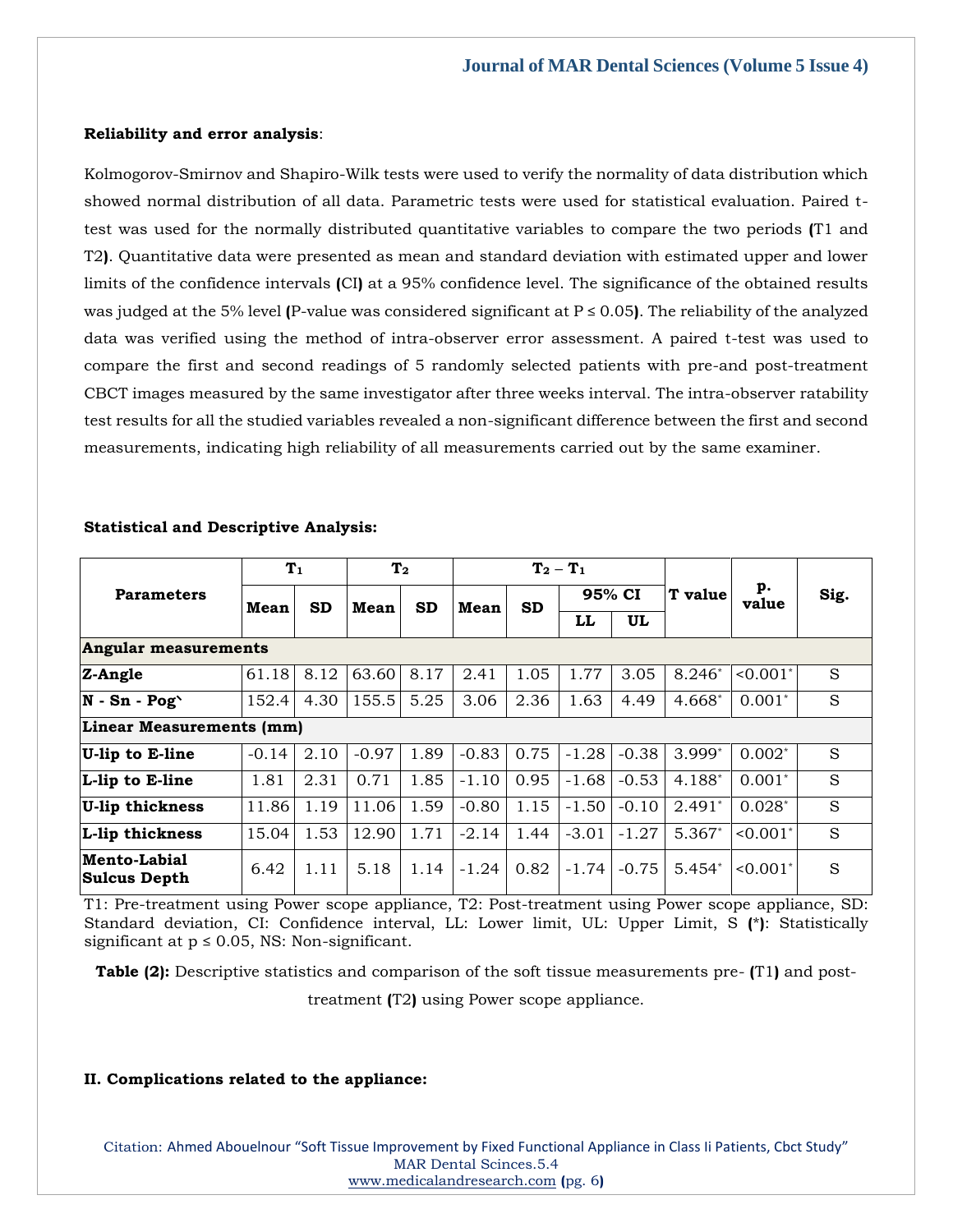#### **1. Buccal mucosal irritation:**

The incidence of buccal mucosal irritation was presented in two patients [Figure **(**1**)**], both showed a bilateral irritation for the right and left buccal mucosa. The degree of the irritation was variable as it was mild in one patient and moderate in the other. The resolution of the mild irritation happened spontaneously after 2 weeks of installing the appliance. For the moderate one, it didn't heal during the treatment with the appliance, but it transformed to a fibrous nodule or polyp **(**fibroma**)** due to the persistent long-standing irritation from the appliance. After the appliance removal, progressive resolving of the fibrous nodule happened.



**Figure (1):** Buccal mucosal irritation during the treatment course with the Power scope appliance.

## **2. Arch wire breakage:**

During the course of the treatment with the Power scope appliance, the main arch wire used was stainless steel 0.019"x0.025". The incidence of arch wire breakage was presented 3 times in two patients [Figure **(**2**)**]. One of them, the wire broke mesial to the upper right first molar tube 3 months after appliance delivery. The other one, the breakage happened twice at the same site, distal to the lower left canine with a month apart. This happened after 2 weeks of the appliance installation.

## **3. Orthodontic brackets debonding:**

Orthodontic brackets debonding happened 4 times during the treatment course with the Power scope appliance which related to the arm ends of the appliance. Three of them were in the lower arch while only one was in the upper arch. Two of the lower arch bracket debonding happened to the same patient and to the same bracket which was the left canine bracket while the third one was to a right canine bracket. For the upper incidence of bracket debonding, it happened to the right second premolar bracket.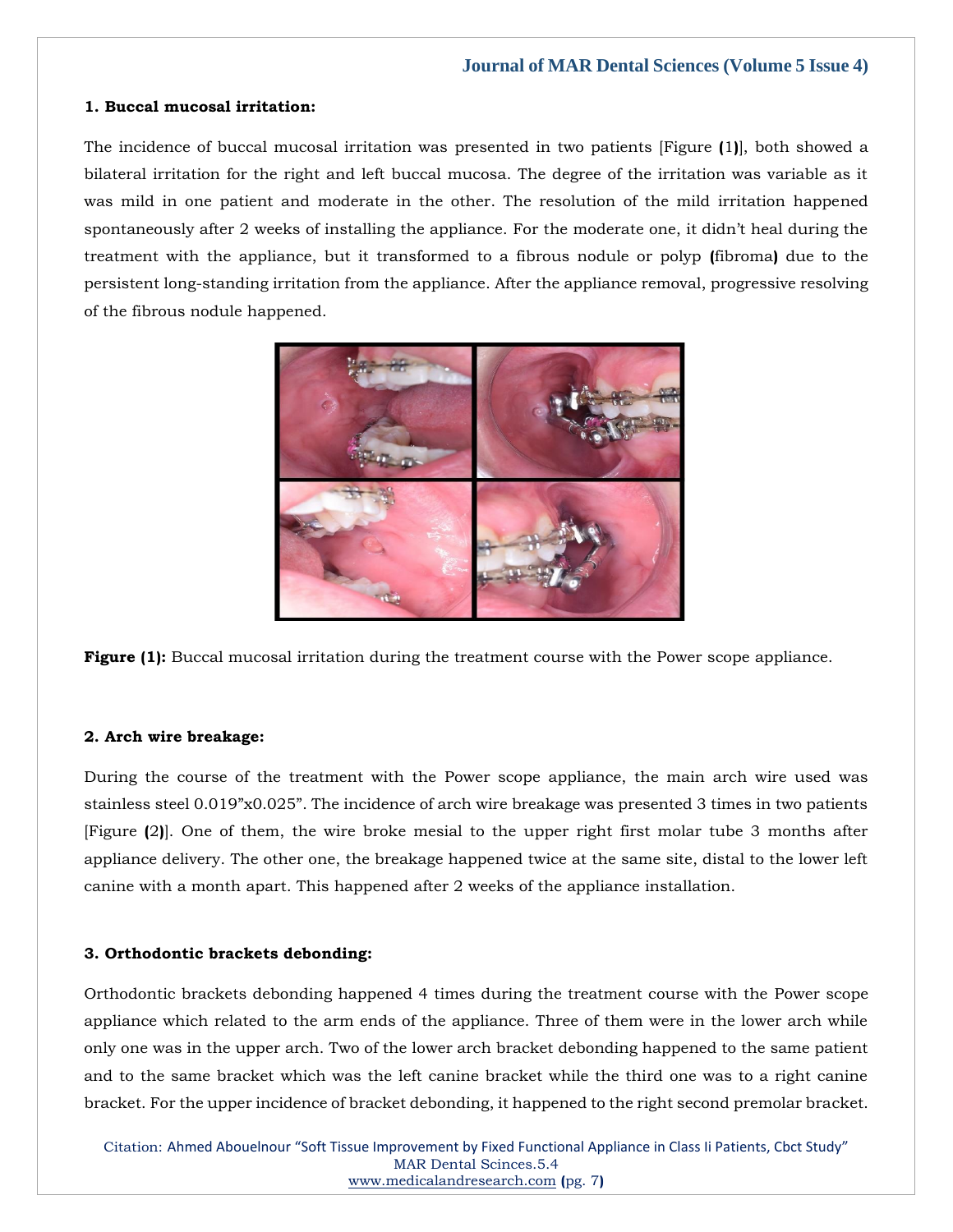

**Figure 2**: Appliance breakage, and wire breakage.

## **Discussion**

The present study included 12 orthodontic female patients with a mean age was  $15.39 \pm 1.25$  years old. Only female patients were involved in the study to eliminate any sexual dimorphism that could affect the results of the study.

The duration of treatment using Power scope appliance in this study was 6 months, similar duration was reported by previous studies **(**21-24**)** using Power scope appliance. Other studies **(**25-29**)** reported a varied duration of Power scope treatment ranging from 5 to 9 months until reaching a Class I molar relationship. In this study, a specific duration was used for fixation of the treatment time and precise evaluation of the appliance.

## **Changes in the soft tissue measurements:**

There were statistically significant changes in the soft-tissue relationship and facial profile after treatment with Power scope appliance regarding the Z-angle, N-Sn-Pog\ angle, and the position of upper and lower lips to E-line measurements. This was agreed with the results of other Power scope studies in addition to a study using Forsus Fatigue-resistant Device which showed an improvement in the facial profile and the lips position**(**25,28,29**)**. On the contrary, these findings disagreed with those reported by a Power scope appliance study **(**27**)** which showed no soft tissue changes and facial profile improvement after treatment with Power scope appliance.

Also, a minor contribution of the improvement of the soft tissue profile was due to the reduction in the upper and lower lip thickness also the reduction in the depth of the mento-labial sulcus. There was a statistically significant **(**p≤0.028, p≤0.001**)** decrease in the U-lip and L-lip thickness by -0.8 ±1.15 and - 2.14 ±1.44 mm, respectively. These results were agreed with the results reported by studies **(**21,28**)** using Power scope appliance and opposite findings were reported by a Power scope appliance study **(**27**)**.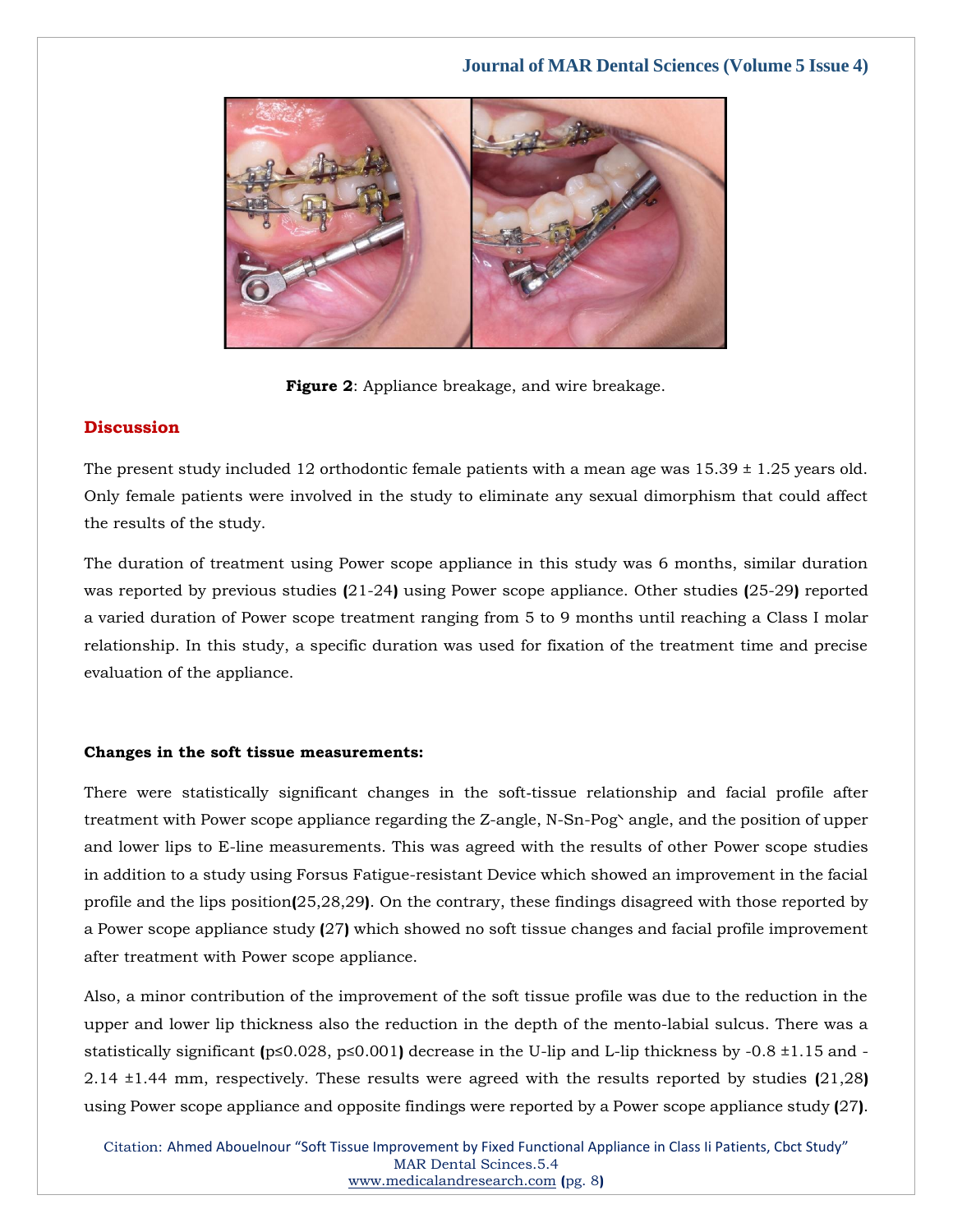The mento-labial sulcus depth showed a statistically significant **(**p≤0.001**)** decrease by -1.24 ±0.82 mm and that agreed to the results of the following studies **(**11,26,27,29**)** using Power scope appliance.

#### **Complications related to the appliance:**

Limited clinical complications had been reported in the literature regarding the treatment using the Power scope appliance. In this study, the incidence of arch wire breakage was presented 3 times in two patients. One of them, the wire broke mesial to the upper right first molar, and the other one, the breakage happened twice to the same patient at the same site, distal to the lower left canine. This was agreed with two studies **(**22,29**)** with breakage to only the lower arch wire, but the frequency of breakage was not mentioned. The reason may be the wire-to-wire installation of Power scope that made it completely attached to the upper and lower arch wire and, thus, the total force is borne by the arch wire at the sites of attachment and then transmitted to the various structures.

A study **(**23**)** revealed the slippage of the Power scope out from the arch wire which didn't happen in this study but instead, the debonding of brackets related to the arm ends of the Power scope occurred and sliding of the appliance over the debonded brackets happened. The incidence of breakage was 4 times, three of them were in the lower arch while only one was in the upper arch. The rebonding of the brackets was done as soon as possible and was positioned passively through the arch wire then reinstallation of the appliance again in place.

Buccal mucosal irritation was presented bilaterally in two patients of this study. One was mild and resolved spontaneously and the other was moderate and didn't heal during the duration of treatment with the appliance, but it transformed fibroma and was healed later progressively after appliance removal. This happened due to the design of the appliance which had a ball and socket attachment permitting a wide range of movements of the appliance, especially lateral movements. During opening and closure, the appliance slides laterally to touch the buccal mucosa with its telescopic shaft or arm but when noticing the two patients with the buccal mucosal irritation incident, during opening and closing the appliance touched the buccal mucosa with its most apical part which is not fully smooth as it got an open end of the telescopic shaft enclosing the spring.

Previous studies using Power scope didn't report a buccal mucosal irritation that happened during the course of the treatment, instead, pain in the teeth and jaws, headaches, and sleep discomfort were mentioned by a study **(**22**)** which were greater at the first 7 days after Power scope appliance and then decreased over the following 30 days.

## **Conclusion**

The following conclusions could be drawn: Power scope appliance provides an effective tool for the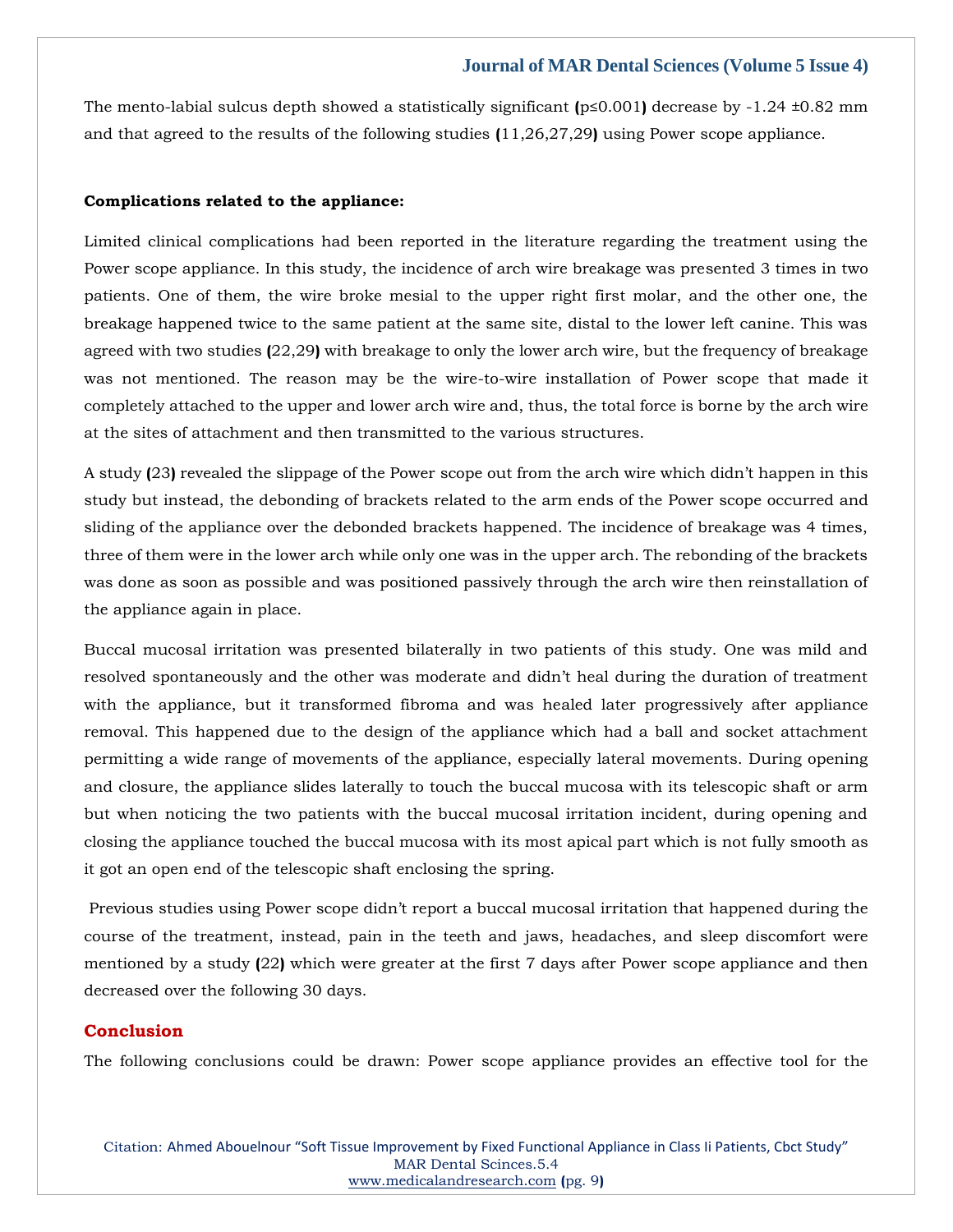treatment of skeletal Class 2 adolescent patients with significant enhancement of the soft tissue profile and the mento-labial sulcus.

## **References**

[1. Alhammadi MS, Halboub E, Fayed MS, Labib A, El-Saaidi C. Global distribution of malocclusion](https://www.google.com/search?q=Global+distribution+of+malocclusion+traits%3A+A+systematic+review.&oq=Global+distribution+of+malocclusion+traits%3A+A+systematic+review.&aqs=chrome..69i57.447j0j7&sourceid=chrome&ie=UTF-8)  [traits: A systematic review. Dental Press J Orthod. 2018 Nov-Dec; 23](https://www.google.com/search?q=Global+distribution+of+malocclusion+traits%3A+A+systematic+review.&oq=Global+distribution+of+malocclusion+traits%3A+A+systematic+review.&aqs=chrome..69i57.447j0j7&sourceid=chrome&ie=UTF-8)**(**6**)**: 40.

[2. McNamara Jr JA. Components of Class II malocclusion in children 8-10 years of age. Angle Orthod.](https://www.google.com/search?q=Components+of+Class+II+malocclusion+in+children+8-10+years+of+age&sxsrf=APq-WBt2kCEGtgdkyFf9nsoPxqOnj12_Kw%3A1650877040033&ei=cGJmYqayAbzYz7sP8pO6uAY&ved=0ahUKEwimqqec7K73AhU87HMBHfKJDmcQ4dUDCA4&oq=Components+of+Class+II+malocclusion+in+children+8-10+years+of+age&gs_lcp=Cgdnd3Mtd2l6EAw6BwgjEOoCECdKBAhBGABKBAhGGABQJFgkYOgEaAFwAXgAgAFkiAFkkgEDMC4xmAEAoAEBoAECsAEKwAEB&sclient=gws-wiz)  [1981 Jul; 51](https://www.google.com/search?q=Components+of+Class+II+malocclusion+in+children+8-10+years+of+age&sxsrf=APq-WBt2kCEGtgdkyFf9nsoPxqOnj12_Kw%3A1650877040033&ei=cGJmYqayAbzYz7sP8pO6uAY&ved=0ahUKEwimqqec7K73AhU87HMBHfKJDmcQ4dUDCA4&oq=Components+of+Class+II+malocclusion+in+children+8-10+years+of+age&gs_lcp=Cgdnd3Mtd2l6EAw6BwgjEOoCECdKBAhBGABKBAhGGABQJFgkYOgEaAFwAXgAgAFkiAFkkgEDMC4xmAEAoAEBoAECsAEKwAEB&sclient=gws-wiz)**(**3**)**: 177-202.

3. Bishara SE. Class II malocclusions: [diagnostic and clinical considerations with and without](https://www.google.com/search?q=Class+II+malocclusions%3A+diagnostic+and+clinical+considerations+with+and+without+treatment.+&sxsrf=APq-WBvMtRepJyLtjZqRkKP67UBjYKB-6Q%3A1650877054109&ei=fmJmYru0BqWYmge4wI6YDA&ved=0ahUKEwi764Kj7K73AhUljOYKHTigA8MQ4dUDCA4&oq=Class+II+malocclusions%3A+diagnostic+and+clinical+considerations+with+and+without+treatment.+&gs_lcp=Cgdnd3Mtd2l6EAwyBwgjEOoCECcyBwgjEOoCECcyBwgjEOoCECcyBwgjEOoCECcyBwgjEOoCECcyBwgjEOoCECcyBwgjEOoCECcyBwgjEOoCECcyBwgjEOoCECcyBwgjEOoCECdKBAhBGAFKBAhGGABQoghYoghgoAxoAnAAeACAAQCIAQCSAQCYAQCgAQGgAQKwAQrAAQE&sclient=gws-wiz)  [treatment. Semin Orthod. 2006; 12](https://www.google.com/search?q=Class+II+malocclusions%3A+diagnostic+and+clinical+considerations+with+and+without+treatment.+&sxsrf=APq-WBvMtRepJyLtjZqRkKP67UBjYKB-6Q%3A1650877054109&ei=fmJmYru0BqWYmge4wI6YDA&ved=0ahUKEwi764Kj7K73AhUljOYKHTigA8MQ4dUDCA4&oq=Class+II+malocclusions%3A+diagnostic+and+clinical+considerations+with+and+without+treatment.+&gs_lcp=Cgdnd3Mtd2l6EAwyBwgjEOoCECcyBwgjEOoCECcyBwgjEOoCECcyBwgjEOoCECcyBwgjEOoCECcyBwgjEOoCECcyBwgjEOoCECcyBwgjEOoCECcyBwgjEOoCECcyBwgjEOoCECdKBAhBGAFKBAhGGABQoghYoghgoAxoAnAAeACAAQCIAQCSAQCYAQCgAQGgAQKwAQrAAQE&sclient=gws-wiz)**(**1**)**:11-24.

[4. Panigrahi P, Vineeth V. Biomechanical effects of the fixed functional appliance on craniofacial](https://www.google.com/search?q=Biomechanical+effects+of+the+fixed+functional+appliance+on+craniofacial+structures&sxsrf=APq-WBuiYz1XlyDWelX8o5PkSVONNWihIw%3A1650877134823&ei=zmJmYpLsMbK0mge624ugAg&ved=0ahUKEwiSi8HJ7K73AhUymuYKHbrtAiQQ4dUDCA4&oq=Biomechanical+effects+of+the+fixed+functional+appliance+on+craniofacial+structures&gs_lcp=Cgdnd3Mtd2l6EAw6BwgjEOoCECdKBAhBGABKBAhGGABQ5QJY5QJgzwVoAXABeACAAXSIAXSSAQMwLjGYAQCgAQGgAQKwAQrAAQE&sclient=gws-wiz)  [structures. Angle Orthod. 2009; 79](https://www.google.com/search?q=Biomechanical+effects+of+the+fixed+functional+appliance+on+craniofacial+structures&sxsrf=APq-WBuiYz1XlyDWelX8o5PkSVONNWihIw%3A1650877134823&ei=zmJmYpLsMbK0mge624ugAg&ved=0ahUKEwiSi8HJ7K73AhUymuYKHbrtAiQQ4dUDCA4&oq=Biomechanical+effects+of+the+fixed+functional+appliance+on+craniofacial+structures&gs_lcp=Cgdnd3Mtd2l6EAw6BwgjEOoCECdKBAhBGABKBAhGGABQ5QJY5QJgzwVoAXABeACAAXSIAXSSAQMwLjGYAQCgAQGgAQKwAQrAAQE&sclient=gws-wiz)**(**4**)**:668-75.

[5. Espinosa D, Santos M, Mendes S, Normando D. Mandibular propulsion appliance for adults with](https://www.google.com/search?q=Mandibular+propulsion+appliance+for+adults+with+Class+II+malocclusion%3A+a+systematic+review+and+meta-analysis.&sxsrf=APq-WBtfZNYdE3s06fzF4Y3xzni334BGfw%3A1650877146059&ei=2mJmYre7AsbWz7sP3MK98Aw&ved=0ahUKEwi3kO7O7K73AhVG63MBHVxhD84Q4dUDCA4&oq=Mandibular+propulsion+appliance+for+adults+with+Class+II+malocclusion%3A+a+systematic+review+and+meta-analysis.&gs_lcp=Cgdnd3Mtd2l6EAwyBwgjEOoCECcyBwgjEOoCECcyBwgjEOoCECcyBwgjEOoCECcyBwgjEOoCECcyBwgjEOoCECcyBwgjEOoCECcyBwgjEOoCECcyBwgjEOoCECcyBwgjEOoCECdKBAhBGABKBAhGGABQ_ANY_ANg1gdoAXAAeACAAQCIAQCSAQCYAQCgAQGgAQKwAQrAAQE&sclient=gws-wiz)  [Class II malocclusion: a systematic review and meta-analysis. Eur J Orthod. 2020; 42](https://www.google.com/search?q=Mandibular+propulsion+appliance+for+adults+with+Class+II+malocclusion%3A+a+systematic+review+and+meta-analysis.&sxsrf=APq-WBtfZNYdE3s06fzF4Y3xzni334BGfw%3A1650877146059&ei=2mJmYre7AsbWz7sP3MK98Aw&ved=0ahUKEwi3kO7O7K73AhVG63MBHVxhD84Q4dUDCA4&oq=Mandibular+propulsion+appliance+for+adults+with+Class+II+malocclusion%3A+a+systematic+review+and+meta-analysis.&gs_lcp=Cgdnd3Mtd2l6EAwyBwgjEOoCECcyBwgjEOoCECcyBwgjEOoCECcyBwgjEOoCECcyBwgjEOoCECcyBwgjEOoCECcyBwgjEOoCECcyBwgjEOoCECcyBwgjEOoCECcyBwgjEOoCECdKBAhBGABKBAhGGABQ_ANY_ANg1gdoAXAAeACAAQCIAQCSAQCYAQCgAQGgAQKwAQrAAQE&sclient=gws-wiz)**(**2**)**:163-73.

[6. Hayes A. Premolar substitution utilizing the Power scope](https://www.google.com/search?q=Premolar+substitution+utilizing+the+PowerScope+class+II+corrector+after+extracting+transmigrated+mandibular+canines&sxsrf=APq-WBuMhKFkZjvKVVerK1lwtGfS5eh-DA%3A1650877164038&ei=7GJmYvP3AeDC3LUP34Wh-AY&ved=0ahUKEwjznbjX7K73AhVgIbcAHd9CCG8Q4dUDCA4&oq=Premolar+substitution+utilizing+the+PowerScope+class+II+corrector+after+extracting+transmigrated+mandibular+canines&gs_lcp=Cgdnd3Mtd2l6EAwyBwgjEOoCECcyBwgjEOoCECcyBwgjEOoCECcyBwgjEOoCECcyBwgjEOoCECcyBwgjEOoCECcyBwgjEOoCECcyBwgjEOoCECcyBwgjEOoCECcyBwgjEOoCECdKBAhBGABKBAhGGABQswNYswNgpAdoAXABeACAAQCIAQCSAQCYAQCgAQGgAQKwAQrAAQE&sclient=gws-wiz) class II corrector after extracting [transmigrated mandibular canines. Clin Orthod. 2014; 1:24-32.](https://www.google.com/search?q=Premolar+substitution+utilizing+the+PowerScope+class+II+corrector+after+extracting+transmigrated+mandibular+canines&sxsrf=APq-WBuMhKFkZjvKVVerK1lwtGfS5eh-DA%3A1650877164038&ei=7GJmYvP3AeDC3LUP34Wh-AY&ved=0ahUKEwjznbjX7K73AhVgIbcAHd9CCG8Q4dUDCA4&oq=Premolar+substitution+utilizing+the+PowerScope+class+II+corrector+after+extracting+transmigrated+mandibular+canines&gs_lcp=Cgdnd3Mtd2l6EAwyBwgjEOoCECcyBwgjEOoCECcyBwgjEOoCECcyBwgjEOoCECcyBwgjEOoCECcyBwgjEOoCECcyBwgjEOoCECcyBwgjEOoCECcyBwgjEOoCECcyBwgjEOoCECdKBAhBGABKBAhGGABQswNYswNgpAdoAXABeACAAQCIAQCSAQCYAQCgAQGgAQKwAQrAAQE&sclient=gws-wiz)

7. Dhiman I, Dhiman P. Power scope [non-compliance Class II corrector. A review. International journal](https://www.google.com/search?q=Powerscope+non-compliance+Class+II+corrector.+A+review.+&sxsrf=APq-WBvEFlDpiGzG7heWSg2-ZCP7Zq0GbQ%3A1650877178473&ei=-mJmYpPGHIPaz7sPxfGSmAU&ved=0ahUKEwiTq6ne7K73AhUD7XMBHcW4BFMQ4dUDCA4&oq=Powerscope+non-compliance+Class+II+corrector.+A+review.+&gs_lcp=Cgdnd3Mtd2l6EAw6BwgjEOoCECdKBAhBGABKBAhGGABQiAJYiAJgyw9oAXABeACAAfYBiAH2AZIBAzItMZgBAKABAaABArABCsABAQ&sclient=gws-wiz)  [of current research. 2017 Jul; 9](https://www.google.com/search?q=Powerscope+non-compliance+Class+II+corrector.+A+review.+&sxsrf=APq-WBvEFlDpiGzG7heWSg2-ZCP7Zq0GbQ%3A1650877178473&ei=-mJmYpPGHIPaz7sPxfGSmAU&ved=0ahUKEwiTq6ne7K73AhUD7XMBHcW4BFMQ4dUDCA4&oq=Powerscope+non-compliance+Class+II+corrector.+A+review.+&gs_lcp=Cgdnd3Mtd2l6EAw6BwgjEOoCECdKBAhBGABKBAhGGABQiAJYiAJgyw9oAXABeACAAfYBiAH2AZIBAzItMZgBAKABAaABArABCsABAQ&sclient=gws-wiz)**(**7**)**:54157-62.

[8. Moro A. Simplified correction of Class II using Power scope. Clin Orthod. 2016; 2:1-27.](https://www.google.com/search?q=Simplified+correction+of+Class+II+using+PowerScope&sxsrf=APq-WBvEx4rmW4ODP-o53At65eyb1hwIAw%3A1650877194006&ei=CWNmYqf8PO_Uz7sPtvu30AI&ved=0ahUKEwjnpN3l7K73AhVv6nMBHbb9DSoQ4dUDCA4&oq=Simplified+correction+of+Class+II+using+PowerScope&gs_lcp=Cgdnd3Mtd2l6EAw6BwgjEOoCECdKBAhBGABKBAhGGABQ3ARY3ARg9wloAXABeACAAcgDiAHIA5IBAzQtMZgBAKABAaABArABCsABAQ&sclient=gws-wiz)

[9. Shah N, Bansal N, Logani A. Recent advances in imaging technologies in dentistry. World J Radiol.](https://www.google.com/search?q=Recent+advances+in+imaging+technologies+in+dentistry&sxsrf=APq-WBvPWQWer7Qob5SH-oKOh9telj2I7A%3A1650877206549&ei=FmNmYo6OIenfz7sPsu6mkAs&ved=0ahUKEwiO8drr7K73AhXp73MBHTK3CbIQ4dUDCA4&oq=Recent+advances+in+imaging+technologies+in+dentistry&gs_lcp=Cgdnd3Mtd2l6EAwyBQgAEIAEMgYIABAWEB46BwgjEOoCECdKBAhBGABKBAhGGABQ9whY9whghRJoAXABeACAAWyIAWySAQMwLjGYAQCgAQGgAQKwAQrAAQE&sclient=gws-wiz)  2014; 6**(**10**)**[:794-807.](https://www.google.com/search?q=Recent+advances+in+imaging+technologies+in+dentistry&sxsrf=APq-WBvPWQWer7Qob5SH-oKOh9telj2I7A%3A1650877206549&ei=FmNmYo6OIenfz7sPsu6mkAs&ved=0ahUKEwiO8drr7K73AhXp73MBHTK3CbIQ4dUDCA4&oq=Recent+advances+in+imaging+technologies+in+dentistry&gs_lcp=Cgdnd3Mtd2l6EAwyBQgAEIAEMgYIABAWEB46BwgjEOoCECdKBAhBGABKBAhGGABQ9whY9whghRJoAXABeACAAWyIAWySAQMwLjGYAQCgAQGgAQKwAQrAAQE&sclient=gws-wiz)

[10. Gribel BF, Gribel MN, Frazao DC, McNamara Jr JA, Manzi FR. Accuracy and reliability of](https://www.google.com/search?q=Accuracy+and+reliability+of+craniometric+measurements+on+lateral+cephalometry+and+3D+measurements+on+CBCT+scans&sxsrf=APq-WBt6LlZa3zyuchSslr19JL6t1wZ4iA%3A1650877238646&ei=NmNmYur-JtXDz7sP2pG5-AE&ved=0ahUKEwjq8YH77K73AhXV4XMBHdpIDh8Q4dUDCA4&oq=Accuracy+and+reliability+of+craniometric+measurements+on+lateral+cephalometry+and+3D+measurements+on+CBCT+scans&gs_lcp=Cgdnd3Mtd2l6EAwyBwgjEOoCECcyBwgjEOoCECcyBwgjEOoCECcyBwgjEOoCECcyBwgjEOoCECcyBwgjEOoCECcyBwgjEOoCECcyBwgjEOoCECcyBwgjEOoCECcyBwgjEOoCECdKBAhBGABKBAhGGABQugNYugNgswdoAXABeACAAQCIAQCSAQCYAQCgAQGgAQKwAQrAAQE&sclient=gws-wiz)  [craniometric measurements on lateral cephalometry and 3D measurements on CBCT scans. Angle](https://www.google.com/search?q=Accuracy+and+reliability+of+craniometric+measurements+on+lateral+cephalometry+and+3D+measurements+on+CBCT+scans&sxsrf=APq-WBt6LlZa3zyuchSslr19JL6t1wZ4iA%3A1650877238646&ei=NmNmYur-JtXDz7sP2pG5-AE&ved=0ahUKEwjq8YH77K73AhXV4XMBHdpIDh8Q4dUDCA4&oq=Accuracy+and+reliability+of+craniometric+measurements+on+lateral+cephalometry+and+3D+measurements+on+CBCT+scans&gs_lcp=Cgdnd3Mtd2l6EAwyBwgjEOoCECcyBwgjEOoCECcyBwgjEOoCECcyBwgjEOoCECcyBwgjEOoCECcyBwgjEOoCECcyBwgjEOoCECcyBwgjEOoCECcyBwgjEOoCECcyBwgjEOoCECdKBAhBGABKBAhGGABQugNYugNgswdoAXABeACAAQCIAQCSAQCYAQCgAQGgAQKwAQrAAQE&sclient=gws-wiz)  [Orthod. 2011; 81](https://www.google.com/search?q=Accuracy+and+reliability+of+craniometric+measurements+on+lateral+cephalometry+and+3D+measurements+on+CBCT+scans&sxsrf=APq-WBt6LlZa3zyuchSslr19JL6t1wZ4iA%3A1650877238646&ei=NmNmYur-JtXDz7sP2pG5-AE&ved=0ahUKEwjq8YH77K73AhXV4XMBHdpIDh8Q4dUDCA4&oq=Accuracy+and+reliability+of+craniometric+measurements+on+lateral+cephalometry+and+3D+measurements+on+CBCT+scans&gs_lcp=Cgdnd3Mtd2l6EAwyBwgjEOoCECcyBwgjEOoCECcyBwgjEOoCECcyBwgjEOoCECcyBwgjEOoCECcyBwgjEOoCECcyBwgjEOoCECcyBwgjEOoCECcyBwgjEOoCECcyBwgjEOoCECdKBAhBGABKBAhGGABQugNYugNgswdoAXABeACAAQCIAQCSAQCYAQCgAQGgAQKwAQrAAQE&sclient=gws-wiz)**(**1**)**:26-35.

[11. Nishanth B, Gopinath A, Ahmed S, Patil N, Srinivas K, Chaitanya AS. Cephalometric and computed](https://www.google.com/search?q=Cephalometric+and+computed+tomography+evaluation+of+dentoalveolar%2Fsoft-tissue+change+and+alteration+in+condyle-glenoid+fossa+relationship+using+the+Powerscope%3A+A+new+fixed+functional+appliance+for+Class+II+correction&sxsrf=APq-WBv5DAG2Jvgd3ovoaHtpvZRmCfKh2A%3A1650877251678&ei=Q2NmYtDXKPvCz7sPhv6wwAw&ved=0ahUKEwiQhZ2B7a73AhV74XMBHQY_DMgQ4dUDCA4&oq=Cephalometric+and+computed+tomography+evaluation+of+dentoalveolar%2Fsoft-tissue+change+and+alteration+in+condyle-glenoid+fossa+relationship+using+the+Powerscope%3A+A+new+fixed+functional+appliance+for+Class+II+correction&gs_lcp=Cgdnd3Mtd2l6EAwyBwgjEOoCECcyBwgjEOoCECcyBwgjEOoCECcyBwgjEOoCECcyBwgjEOoCECcyBwgjEOoCECcyBwgjEOoCECcyBwgjEOoCECcyBwgjEOoCECcyBwgjEOoCECdKBAhBGABKBAhGGABQ6ANY6ANgqghoAXABeACAAQCIAQCSAQCYAQCgAQGgAQKwAQrAAQE&sclient=gws-wiz)  [tomography evaluation of dentoalveolar/soft-tissue change and alteration in condyle-glenoid fossa](https://www.google.com/search?q=Cephalometric+and+computed+tomography+evaluation+of+dentoalveolar%2Fsoft-tissue+change+and+alteration+in+condyle-glenoid+fossa+relationship+using+the+Powerscope%3A+A+new+fixed+functional+appliance+for+Class+II+correction&sxsrf=APq-WBv5DAG2Jvgd3ovoaHtpvZRmCfKh2A%3A1650877251678&ei=Q2NmYtDXKPvCz7sPhv6wwAw&ved=0ahUKEwiQhZ2B7a73AhV74XMBHQY_DMgQ4dUDCA4&oq=Cephalometric+and+computed+tomography+evaluation+of+dentoalveolar%2Fsoft-tissue+change+and+alteration+in+condyle-glenoid+fossa+relationship+using+the+Powerscope%3A+A+new+fixed+functional+appliance+for+Class+II+correction&gs_lcp=Cgdnd3Mtd2l6EAwyBwgjEOoCECcyBwgjEOoCECcyBwgjEOoCECcyBwgjEOoCECcyBwgjEOoCECcyBwgjEOoCECcyBwgjEOoCECcyBwgjEOoCECcyBwgjEOoCECcyBwgjEOoCECdKBAhBGABKBAhGGABQ6ANY6ANgqghoAXABeACAAQCIAQCSAQCYAQCgAQGgAQKwAQrAAQE&sclient=gws-wiz)  [relationship using the Power scope: A new fixed functional appliance for Class II correction. A clinical](https://www.google.com/search?q=Cephalometric+and+computed+tomography+evaluation+of+dentoalveolar%2Fsoft-tissue+change+and+alteration+in+condyle-glenoid+fossa+relationship+using+the+Powerscope%3A+A+new+fixed+functional+appliance+for+Class+II+correction&sxsrf=APq-WBv5DAG2Jvgd3ovoaHtpvZRmCfKh2A%3A1650877251678&ei=Q2NmYtDXKPvCz7sPhv6wwAw&ved=0ahUKEwiQhZ2B7a73AhV74XMBHQY_DMgQ4dUDCA4&oq=Cephalometric+and+computed+tomography+evaluation+of+dentoalveolar%2Fsoft-tissue+change+and+alteration+in+condyle-glenoid+fossa+relationship+using+the+Powerscope%3A+A+new+fixed+functional+appliance+for+Class+II+correction&gs_lcp=Cgdnd3Mtd2l6EAwyBwgjEOoCECcyBwgjEOoCECcyBwgjEOoCECcyBwgjEOoCECcyBwgjEOoCECcyBwgjEOoCECcyBwgjEOoCECcyBwgjEOoCECcyBwgjEOoCECcyBwgjEOoCECdKBAhBGABKBAhGGABQ6ANY6ANgqghoAXABeACAAQCIAQCSAQCYAQCgAQGgAQKwAQrAAQE&sclient=gws-wiz)  [study. Int J of Orthod Rehabil. 2017 Apr; 8](https://www.google.com/search?q=Cephalometric+and+computed+tomography+evaluation+of+dentoalveolar%2Fsoft-tissue+change+and+alteration+in+condyle-glenoid+fossa+relationship+using+the+Powerscope%3A+A+new+fixed+functional+appliance+for+Class+II+correction&sxsrf=APq-WBv5DAG2Jvgd3ovoaHtpvZRmCfKh2A%3A1650877251678&ei=Q2NmYtDXKPvCz7sPhv6wwAw&ved=0ahUKEwiQhZ2B7a73AhV74XMBHQY_DMgQ4dUDCA4&oq=Cephalometric+and+computed+tomography+evaluation+of+dentoalveolar%2Fsoft-tissue+change+and+alteration+in+condyle-glenoid+fossa+relationship+using+the+Powerscope%3A+A+new+fixed+functional+appliance+for+Class+II+correction&gs_lcp=Cgdnd3Mtd2l6EAwyBwgjEOoCECcyBwgjEOoCECcyBwgjEOoCECcyBwgjEOoCECcyBwgjEOoCECcyBwgjEOoCECcyBwgjEOoCECcyBwgjEOoCECcyBwgjEOoCECcyBwgjEOoCECdKBAhBGABKBAhGGABQ6ANY6ANgqghoAXABeACAAQCIAQCSAQCYAQCgAQGgAQKwAQrAAQE&sclient=gws-wiz)**(**2**)**:41-50.

[12. Baccetti T, Franchi L, McNamara Jr JA. The cervical vertebral maturation](https://www.google.com/search?q=The+cervical+vertebral+maturation+%28CVM%29+method+for+the+assessment+of+optimal+treatment+timing+in+dentofacial+orthopedics&sxsrf=APq-WBtW_kZv528VK_SMcMVgG5g9UVd6bQ%3A1650877289679&ei=aWNmYqKAKfvez7sP0-2v6AQ&ved=0ahUKEwji2KyT7a73AhV773MBHdP2C00Q4dUDCA4&oq=The+cervical+vertebral+maturation+%28CVM%29+method+for+the+assessment+of+optimal+treatment+timing+in+dentofacial+orthopedics&gs_lcp=Cgdnd3Mtd2l6EAwyBwgjEOoCECcyBwgjEOoCECcyBwgjEOoCECcyBwgjEOoCECcyBwgjEOoCECcyBwgjEOoCECcyBwgjEOoCECcyBwgjEOoCECcyBwgjEOoCECcyBwgjEOoCECdKBAhBGABKBAhGGABQugRYugRgvAloAXAAeACAAQCIAQCSAQCYAQCgAQGgAQKwAQrAAQE&sclient=gws-wiz) **(**CVM**)** method for the [assessment of optimal treatment timing in dentofacial orthopedics. Semin Orthod 2005 Sep; 11](https://www.google.com/search?q=The+cervical+vertebral+maturation+%28CVM%29+method+for+the+assessment+of+optimal+treatment+timing+in+dentofacial+orthopedics&sxsrf=APq-WBtW_kZv528VK_SMcMVgG5g9UVd6bQ%3A1650877289679&ei=aWNmYqKAKfvez7sP0-2v6AQ&ved=0ahUKEwji2KyT7a73AhV773MBHdP2C00Q4dUDCA4&oq=The+cervical+vertebral+maturation+%28CVM%29+method+for+the+assessment+of+optimal+treatment+timing+in+dentofacial+orthopedics&gs_lcp=Cgdnd3Mtd2l6EAwyBwgjEOoCECcyBwgjEOoCECcyBwgjEOoCECcyBwgjEOoCECcyBwgjEOoCECcyBwgjEOoCECcyBwgjEOoCECcyBwgjEOoCECcyBwgjEOoCECcyBwgjEOoCECdKBAhBGABKBAhGGABQugRYugRgvAloAXAAeACAAQCIAQCSAQCYAQCgAQGgAQKwAQrAAQE&sclient=gws-wiz)**(**3**)**:119- [29.](https://www.google.com/search?q=The+cervical+vertebral+maturation+%28CVM%29+method+for+the+assessment+of+optimal+treatment+timing+in+dentofacial+orthopedics&sxsrf=APq-WBtW_kZv528VK_SMcMVgG5g9UVd6bQ%3A1650877289679&ei=aWNmYqKAKfvez7sP0-2v6AQ&ved=0ahUKEwji2KyT7a73AhV773MBHdP2C00Q4dUDCA4&oq=The+cervical+vertebral+maturation+%28CVM%29+method+for+the+assessment+of+optimal+treatment+timing+in+dentofacial+orthopedics&gs_lcp=Cgdnd3Mtd2l6EAwyBwgjEOoCECcyBwgjEOoCECcyBwgjEOoCECcyBwgjEOoCECcyBwgjEOoCECcyBwgjEOoCECcyBwgjEOoCECcyBwgjEOoCECcyBwgjEOoCECcyBwgjEOoCECdKBAhBGABKBAhGGABQugRYugRgvAloAXAAeACAAQCIAQCSAQCYAQCgAQGgAQKwAQrAAQE&sclient=gws-wiz)

Citation: Ahmed Abouelnour "Soft Tissue Improvement by Fixed Functional Appliance in Class Ii Patients, Cbct Study" MAR Dental Scinces.5.4 [www.medicalandresearch.com](http://www.medicalandresearch.com/) **(**pg. 10**)**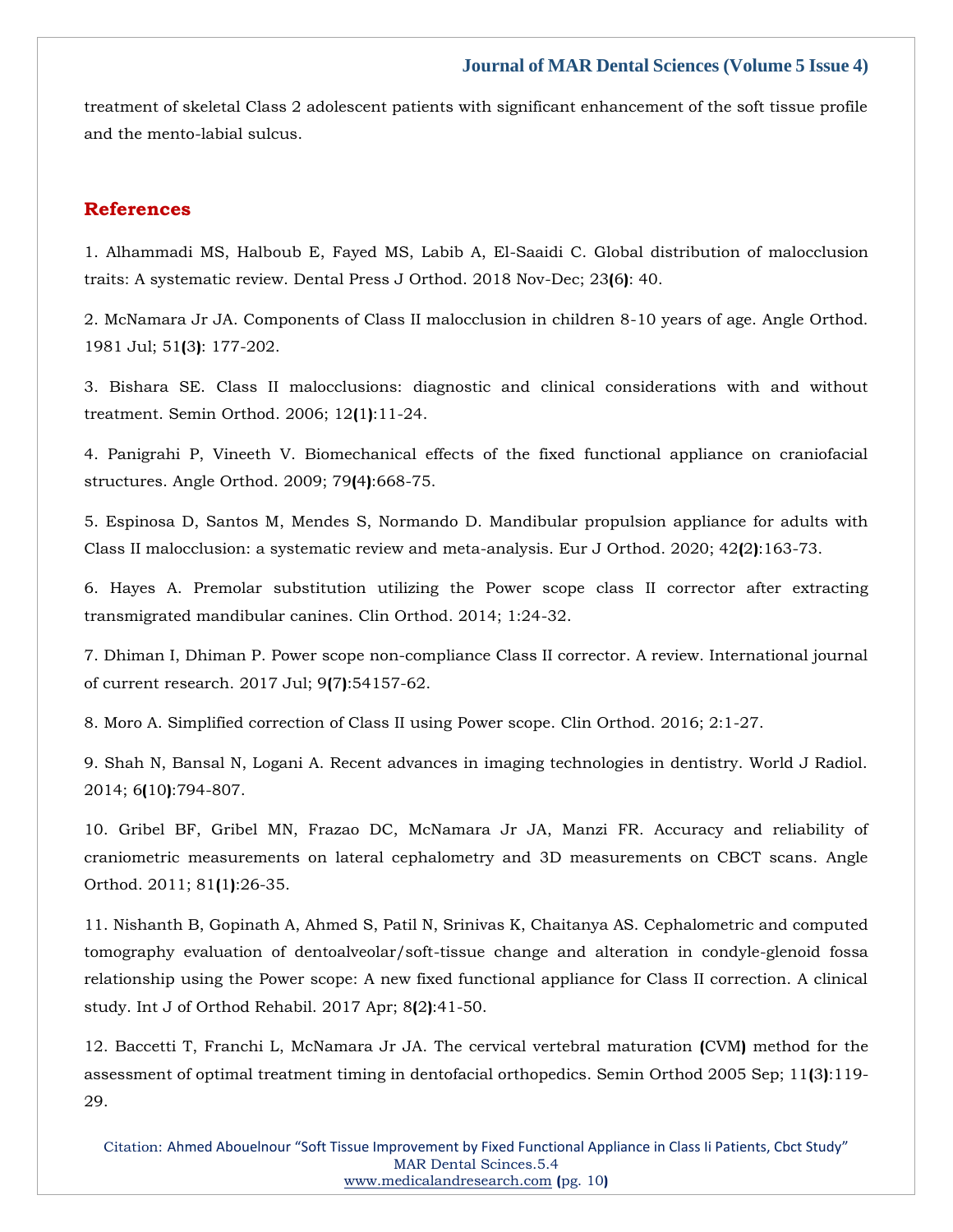13. Aras I, Pasaoglu [A, Olmez S, Unal I, Tuncer AV, Aras A. Comparison of stepwise vs single step](https://www.google.com/search?q=Comparison+of+stepwise+vs+single+step+advancement+with+the+functional+mandibular+advancer+in+Class+II+division+1+treatment&sxsrf=APq-WBv0tw_G67kEd1yLVtK1EpAYXj_Spw%3A1650877305132&ei=eWNmYuHQB9TBz7sPguiqgAs&ved=0ahUKEwih8dua7a73AhXU4HMBHQK0CrAQ4dUDCA4&oq=Comparison+of+stepwise+vs+single+step+advancement+with+the+functional+mandibular+advancer+in+Class+II+division+1+treatment&gs_lcp=Cgdnd3Mtd2l6EAwyBwgjEOoCECcyBwgjEOoCECcyBwgjEOoCECcyBwgjEOoCECcyBwgjEOoCECcyBwgjEOoCECcyBwgjEOoCECcyBwgjEOoCECcyBwgjEOoCECcyBwgjEOoCECdKBAhBGABKBAhGGABQxAZYxAZgigxoAXABeACAAQCIAQCSAQCYAQCgAQGgAQKwAQrAAQE&sclient=gws-wiz)  [advancement with the functional mandibular advancer in Class II division 1 treatment. Angle Orthod.](https://www.google.com/search?q=Comparison+of+stepwise+vs+single+step+advancement+with+the+functional+mandibular+advancer+in+Class+II+division+1+treatment&sxsrf=APq-WBv0tw_G67kEd1yLVtK1EpAYXj_Spw%3A1650877305132&ei=eWNmYuHQB9TBz7sPguiqgAs&ved=0ahUKEwih8dua7a73AhXU4HMBHQK0CrAQ4dUDCA4&oq=Comparison+of+stepwise+vs+single+step+advancement+with+the+functional+mandibular+advancer+in+Class+II+division+1+treatment&gs_lcp=Cgdnd3Mtd2l6EAwyBwgjEOoCECcyBwgjEOoCECcyBwgjEOoCECcyBwgjEOoCECcyBwgjEOoCECcyBwgjEOoCECcyBwgjEOoCECcyBwgjEOoCECcyBwgjEOoCECcyBwgjEOoCECdKBAhBGABKBAhGGABQxAZYxAZgigxoAXABeACAAQCIAQCSAQCYAQCgAQGgAQKwAQrAAQE&sclient=gws-wiz)  [2017 Jan; 87](https://www.google.com/search?q=Comparison+of+stepwise+vs+single+step+advancement+with+the+functional+mandibular+advancer+in+Class+II+division+1+treatment&sxsrf=APq-WBv0tw_G67kEd1yLVtK1EpAYXj_Spw%3A1650877305132&ei=eWNmYuHQB9TBz7sPguiqgAs&ved=0ahUKEwih8dua7a73AhXU4HMBHQK0CrAQ4dUDCA4&oq=Comparison+of+stepwise+vs+single+step+advancement+with+the+functional+mandibular+advancer+in+Class+II+division+1+treatment&gs_lcp=Cgdnd3Mtd2l6EAwyBwgjEOoCECcyBwgjEOoCECcyBwgjEOoCECcyBwgjEOoCECcyBwgjEOoCECcyBwgjEOoCECcyBwgjEOoCECcyBwgjEOoCECcyBwgjEOoCECcyBwgjEOoCECdKBAhBGABKBAhGGABQxAZYxAZgigxoAXABeACAAQCIAQCSAQCYAQCgAQGgAQKwAQrAAQE&sclient=gws-wiz)**(**1**)**:82-7.

[14. Jiang YY, Sun L, Wang H, Zhao CY, Zhang WB. Three-dimensional cone beam computed tomography](https://www.google.com/search?q=Three-dimensional+cone+beam+computed+tomography+analysis+of+temporomandibular+joint+response+to+the+Twin-block+functional+appliance.+&sxsrf=APq-WBtr2xDqDqb6ZthfYwy_oQoH2KDB9w%3A1650877327369&ei=j2NmYqOVFtLfz7sP-pmI2AU&ved=0ahUKEwjjmKml7a73AhXS73MBHfoMAlsQ4dUDCA4&oq=Three-dimensional+cone+beam+computed+tomography+analysis+of+temporomandibular+joint+response+to+the+Twin-block+functional+appliance.+&gs_lcp=Cgdnd3Mtd2l6EAwyBwgjEOoCECcyBwgjEOoCECcyBwgjEOoCECcyBwgjEOoCECcyBwgjEOoCECcyBwgjEOoCECcyBwgjEOoCECcyBwgjEOoCECcyBwgjEOoCECcyBwgjEOoCECdKBAhBGABKBAhGGABQ9gRY9gRg2AhoAXAAeACAAQCIAQCSAQCYAQCgAQGgAQKwAQrAAQE&sclient=gws-wiz)  [analysis of temporomandibular joint response to the Twin-block functional appliance. Korean J Orthod.](https://www.google.com/search?q=Three-dimensional+cone+beam+computed+tomography+analysis+of+temporomandibular+joint+response+to+the+Twin-block+functional+appliance.+&sxsrf=APq-WBtr2xDqDqb6ZthfYwy_oQoH2KDB9w%3A1650877327369&ei=j2NmYqOVFtLfz7sP-pmI2AU&ved=0ahUKEwjjmKml7a73AhXS73MBHfoMAlsQ4dUDCA4&oq=Three-dimensional+cone+beam+computed+tomography+analysis+of+temporomandibular+joint+response+to+the+Twin-block+functional+appliance.+&gs_lcp=Cgdnd3Mtd2l6EAwyBwgjEOoCECcyBwgjEOoCECcyBwgjEOoCECcyBwgjEOoCECcyBwgjEOoCECcyBwgjEOoCECcyBwgjEOoCECcyBwgjEOoCECcyBwgjEOoCECcyBwgjEOoCECdKBAhBGABKBAhGGABQ9gRY9gRg2AhoAXAAeACAAQCIAQCSAQCYAQCgAQGgAQKwAQrAAQE&sclient=gws-wiz)  [2020 ;50](https://www.google.com/search?q=Three-dimensional+cone+beam+computed+tomography+analysis+of+temporomandibular+joint+response+to+the+Twin-block+functional+appliance.+&sxsrf=APq-WBtr2xDqDqb6ZthfYwy_oQoH2KDB9w%3A1650877327369&ei=j2NmYqOVFtLfz7sP-pmI2AU&ved=0ahUKEwjjmKml7a73AhXS73MBHfoMAlsQ4dUDCA4&oq=Three-dimensional+cone+beam+computed+tomography+analysis+of+temporomandibular+joint+response+to+the+Twin-block+functional+appliance.+&gs_lcp=Cgdnd3Mtd2l6EAwyBwgjEOoCECcyBwgjEOoCECcyBwgjEOoCECcyBwgjEOoCECcyBwgjEOoCECcyBwgjEOoCECcyBwgjEOoCECcyBwgjEOoCECcyBwgjEOoCECcyBwgjEOoCECdKBAhBGABKBAhGGABQ9gRY9gRg2AhoAXAAeACAAQCIAQCSAQCYAQCgAQGgAQKwAQrAAQE&sclient=gws-wiz)**(**2**)**:86-97.

[15. Farronato M, Cavagnetto D, Abate A, Cressoni P, Fama A, Maspero C. Assessment of condylar volume](https://www.google.com/search?q=Assessment+of+condylar+volume+and+ramus+height+in+JIA+patients+with+unilateral+and+bilateral+TMJ+involvement%3A+Retrospective+case-control+study&sxsrf=APq-WBuSqh2QqLfYGN2TjkAIGYz2mk3Veg%3A1650877342670&ei=nmNmYqG4KOPB3LUP5OqWwAE&ved=0ahUKEwih_86s7a73AhXjILcAHWS1BRgQ4dUDCA4&oq=Assessment+of+condylar+volume+and+ramus+height+in+JIA+patients+with+unilateral+and+bilateral+TMJ+involvement%3A+Retrospective+case-control+study&gs_lcp=Cgdnd3Mtd2l6EAwyBwgjEOoCECcyBwgjEOoCECcyBwgjEOoCECcyBwgjEOoCECcyBwgjEOoCECcyBwgjEOoCECcyBwgjEOoCECcyBwgjEOoCECcyBwgjEOoCECcyBwgjEOoCECdKBAhBGABKBAhGGABQpgRYpgRg2QdoAXAAeACAAQCIAQCSAQCYAQCgAQGgAQKwAQrAAQE&sclient=gws-wiz)  [and ramus height in JIA patients with unilateral and bilateral TMJ involvement: Retrospective case](https://www.google.com/search?q=Assessment+of+condylar+volume+and+ramus+height+in+JIA+patients+with+unilateral+and+bilateral+TMJ+involvement%3A+Retrospective+case-control+study&sxsrf=APq-WBuSqh2QqLfYGN2TjkAIGYz2mk3Veg%3A1650877342670&ei=nmNmYqG4KOPB3LUP5OqWwAE&ved=0ahUKEwih_86s7a73AhXjILcAHWS1BRgQ4dUDCA4&oq=Assessment+of+condylar+volume+and+ramus+height+in+JIA+patients+with+unilateral+and+bilateral+TMJ+involvement%3A+Retrospective+case-control+study&gs_lcp=Cgdnd3Mtd2l6EAwyBwgjEOoCECcyBwgjEOoCECcyBwgjEOoCECcyBwgjEOoCECcyBwgjEOoCECcyBwgjEOoCECcyBwgjEOoCECcyBwgjEOoCECcyBwgjEOoCECcyBwgjEOoCECdKBAhBGABKBAhGGABQpgRYpgRg2QdoAXAAeACAAQCIAQCSAQCYAQCgAQGgAQKwAQrAAQE&sclient=gws-wiz)[control study. Clin Oral Invest. 2020; 24](https://www.google.com/search?q=Assessment+of+condylar+volume+and+ramus+height+in+JIA+patients+with+unilateral+and+bilateral+TMJ+involvement%3A+Retrospective+case-control+study&sxsrf=APq-WBuSqh2QqLfYGN2TjkAIGYz2mk3Veg%3A1650877342670&ei=nmNmYqG4KOPB3LUP5OqWwAE&ved=0ahUKEwih_86s7a73AhXjILcAHWS1BRgQ4dUDCA4&oq=Assessment+of+condylar+volume+and+ramus+height+in+JIA+patients+with+unilateral+and+bilateral+TMJ+involvement%3A+Retrospective+case-control+study&gs_lcp=Cgdnd3Mtd2l6EAwyBwgjEOoCECcyBwgjEOoCECcyBwgjEOoCECcyBwgjEOoCECcyBwgjEOoCECcyBwgjEOoCECcyBwgjEOoCECcyBwgjEOoCECcyBwgjEOoCECcyBwgjEOoCECdKBAhBGABKBAhGGABQpgRYpgRg2QdoAXAAeACAAQCIAQCSAQCYAQCgAQGgAQKwAQrAAQE&sclient=gws-wiz)**(**8**)**:2635-43.

[16. Ikeda K, Kawamura A. Assessment of optimal condylar position with limited cone-beam computed](https://www.google.com/search?q=Assessment+of+optimal+condylar+position+with+limited+cone-beam+computed+tomography.&sxsrf=APq-WBuT0kdZyboDRCq0ZSpJOu18yTjx1Q%3A1650877359015&ei=r2NmYqQ-88XPuw_x47D4DQ&ved=0ahUKEwjk0bS07a73AhXz4nMBHfExDN8Q4dUDCA4&oq=Assessment+of+optimal+condylar+position+with+limited+cone-beam+computed+tomography.&gs_lcp=Cgdnd3Mtd2l6EAwyBwgjEOoCECcyBwgjEOoCECcyBwgjEOoCECcyBwgjEOoCECcyBwgjEOoCECcyBwgjEOoCECcyBwgjEOoCECcyBwgjEOoCECcyBwgjEOoCECcyBwgjEOoCECdKBAhBGABKBAhGGABQ0QZY0QZgrQdoAXAAeACAAQCIAQCSAQCYAQCgAQGgAQKwAQrAAQE&sclient=gws-wiz)  [tomography. Am J Orthod Dentofacial Orthop. 2009; 135](https://www.google.com/search?q=Assessment+of+optimal+condylar+position+with+limited+cone-beam+computed+tomography.&sxsrf=APq-WBuT0kdZyboDRCq0ZSpJOu18yTjx1Q%3A1650877359015&ei=r2NmYqQ-88XPuw_x47D4DQ&ved=0ahUKEwjk0bS07a73AhXz4nMBHfExDN8Q4dUDCA4&oq=Assessment+of+optimal+condylar+position+with+limited+cone-beam+computed+tomography.&gs_lcp=Cgdnd3Mtd2l6EAwyBwgjEOoCECcyBwgjEOoCECcyBwgjEOoCECcyBwgjEOoCECcyBwgjEOoCECcyBwgjEOoCECcyBwgjEOoCECcyBwgjEOoCECcyBwgjEOoCECcyBwgjEOoCECdKBAhBGABKBAhGGABQ0QZY0QZgrQdoAXAAeACAAQCIAQCSAQCYAQCgAQGgAQKwAQrAAQE&sclient=gws-wiz)**(**4**)**; 495-501.

[17. Ahmed NJ, Sujir N, Shenoy N, Binnal A, Ongole](https://www.google.com/search?q=Morphological+Assessment+of+TMJ+Spaces%2C+Mandibular+Condyle%2C+and+Glenoid+Fossa+Using+Cone+Beam+Computed+Tomography+%28CBCT%29%3A+A+Retrospective+Analysis.&sxsrf=APq-WBtHK_LHFmqe8skxYOtnwuCWWAh8Pw%3A1650877373837&ei=vWNmYrnjMoPcz7sPrpK72AY&ved=0ahUKEwj5tb277a73AhUD7nMBHS7JDmsQ4dUDCA4&oq=Morphological+Assessment+of+TMJ+Spaces%2C+Mandibular+Condyle%2C+and+Glenoid+Fossa+Using+Cone+Beam+Computed+Tomography+%28CBCT%29%3A+A+Retrospective+Analysis.&gs_lcp=Cgdnd3Mtd2l6EAwyBwgjEOoCECcyBwgjEOoCECcyBwgjEOoCECcyBwgjEOoCECcyBwgjEOoCECcyBwgjEOoCECcyBwgjEOoCECcyBwgjEOoCECcyBwgjEOoCECcyBwgjEOoCECdKBAhBGABKBAhGGABQ9wNY9wNg5AdoAXAAeACAAQCIAQCSAQCYAQCgAQGgAQKwAQrAAQE&sclient=gws-wiz) R. Morphological Assessment of TMJ Spaces, [Mandibular Condyle, and Glenoid Fossa Using Cone Beam Computed Tomography](https://www.google.com/search?q=Morphological+Assessment+of+TMJ+Spaces%2C+Mandibular+Condyle%2C+and+Glenoid+Fossa+Using+Cone+Beam+Computed+Tomography+%28CBCT%29%3A+A+Retrospective+Analysis.&sxsrf=APq-WBtHK_LHFmqe8skxYOtnwuCWWAh8Pw%3A1650877373837&ei=vWNmYrnjMoPcz7sPrpK72AY&ved=0ahUKEwj5tb277a73AhUD7nMBHS7JDmsQ4dUDCA4&oq=Morphological+Assessment+of+TMJ+Spaces%2C+Mandibular+Condyle%2C+and+Glenoid+Fossa+Using+Cone+Beam+Computed+Tomography+%28CBCT%29%3A+A+Retrospective+Analysis.&gs_lcp=Cgdnd3Mtd2l6EAwyBwgjEOoCECcyBwgjEOoCECcyBwgjEOoCECcyBwgjEOoCECcyBwgjEOoCECcyBwgjEOoCECcyBwgjEOoCECcyBwgjEOoCECcyBwgjEOoCECcyBwgjEOoCECdKBAhBGABKBAhGGABQ9wNY9wNg5AdoAXAAeACAAQCIAQCSAQCYAQCgAQGgAQKwAQrAAQE&sclient=gws-wiz) **(**CBCT**)**: A [Retrospective Analysis. Indian J Radiol Imaging.31:78-85; 2021](https://www.google.com/search?q=Morphological+Assessment+of+TMJ+Spaces%2C+Mandibular+Condyle%2C+and+Glenoid+Fossa+Using+Cone+Beam+Computed+Tomography+%28CBCT%29%3A+A+Retrospective+Analysis.&sxsrf=APq-WBtHK_LHFmqe8skxYOtnwuCWWAh8Pw%3A1650877373837&ei=vWNmYrnjMoPcz7sPrpK72AY&ved=0ahUKEwj5tb277a73AhUD7nMBHS7JDmsQ4dUDCA4&oq=Morphological+Assessment+of+TMJ+Spaces%2C+Mandibular+Condyle%2C+and+Glenoid+Fossa+Using+Cone+Beam+Computed+Tomography+%28CBCT%29%3A+A+Retrospective+Analysis.&gs_lcp=Cgdnd3Mtd2l6EAwyBwgjEOoCECcyBwgjEOoCECcyBwgjEOoCECcyBwgjEOoCECcyBwgjEOoCECcyBwgjEOoCECcyBwgjEOoCECcyBwgjEOoCECcyBwgjEOoCECcyBwgjEOoCECdKBAhBGABKBAhGGABQ9wNY9wNg5AdoAXAAeACAAQCIAQCSAQCYAQCgAQGgAQKwAQrAAQE&sclient=gws-wiz) .

18. Alhammadi MS, Fayed MS, Labib A. Three‐[dimensional assessment of condylar position and joint](https://www.google.com/search?q=Three%E2%80%90dimensional+assessment+of+condylar+position+and+joint+spaces+after+maxillary+first+premolar+extraction+in+skeletal+Class+II+malocclusion&sxsrf=APq-WBsKnRZBXJ4E5Z7xlHoEuehAJ8W13Q%3A1650877398761&ei=1mNmYsaMLuLA3LUPnoWIqAg&ved=0ahUKEwjGz67H7a73AhViILcAHZ4CAoUQ4dUDCA4&oq=Three%E2%80%90dimensional+assessment+of+condylar+position+and+joint+spaces+after+maxillary+first+premolar+extraction+in+skeletal+Class+II+malocclusion&gs_lcp=Cgdnd3Mtd2l6EAwyBwgjEOoCECcyBwgjEOoCECcyBwgjEOoCECcyBwgjEOoCECcyBwgjEOoCECcyBwgjEOoCECcyBwgjEOoCECcyBwgjEOoCECcyBwgjEOoCECcyBwgjEOoCECdKBAhBGABKBAhGGABQsANYsANgmgdoAXAAeACAAQCIAQCSAQCYAQCgAQGgAQKwAQrAAQE&sclient=gws-wiz)  [spaces after maxillary first premolar extraction in skeletal Class II malocclusion. Orthod Craniofac Res.](https://www.google.com/search?q=Three%E2%80%90dimensional+assessment+of+condylar+position+and+joint+spaces+after+maxillary+first+premolar+extraction+in+skeletal+Class+II+malocclusion&sxsrf=APq-WBsKnRZBXJ4E5Z7xlHoEuehAJ8W13Q%3A1650877398761&ei=1mNmYsaMLuLA3LUPnoWIqAg&ved=0ahUKEwjGz67H7a73AhViILcAHZ4CAoUQ4dUDCA4&oq=Three%E2%80%90dimensional+assessment+of+condylar+position+and+joint+spaces+after+maxillary+first+premolar+extraction+in+skeletal+Class+II+malocclusion&gs_lcp=Cgdnd3Mtd2l6EAwyBwgjEOoCECcyBwgjEOoCECcyBwgjEOoCECcyBwgjEOoCECcyBwgjEOoCECcyBwgjEOoCECcyBwgjEOoCECcyBwgjEOoCECcyBwgjEOoCECcyBwgjEOoCECdKBAhBGABKBAhGGABQsANYsANgmgdoAXAAeACAAQCIAQCSAQCYAQCgAQGgAQKwAQrAAQE&sclient=gws-wiz)  [2017; 20](https://www.google.com/search?q=Three%E2%80%90dimensional+assessment+of+condylar+position+and+joint+spaces+after+maxillary+first+premolar+extraction+in+skeletal+Class+II+malocclusion&sxsrf=APq-WBsKnRZBXJ4E5Z7xlHoEuehAJ8W13Q%3A1650877398761&ei=1mNmYsaMLuLA3LUPnoWIqAg&ved=0ahUKEwjGz67H7a73AhViILcAHZ4CAoUQ4dUDCA4&oq=Three%E2%80%90dimensional+assessment+of+condylar+position+and+joint+spaces+after+maxillary+first+premolar+extraction+in+skeletal+Class+II+malocclusion&gs_lcp=Cgdnd3Mtd2l6EAwyBwgjEOoCECcyBwgjEOoCECcyBwgjEOoCECcyBwgjEOoCECcyBwgjEOoCECcyBwgjEOoCECcyBwgjEOoCECcyBwgjEOoCECcyBwgjEOoCECcyBwgjEOoCECdKBAhBGABKBAhGGABQsANYsANgmgdoAXAAeACAAQCIAQCSAQCYAQCgAQGgAQKwAQrAAQE&sclient=gws-wiz)**(**2**)**:71-8.

[19. Rodrigues AF, Fraga MR, Vitral RWF. Computed tomography evaluation of the temporomandibular](https://www.google.com/search?q=Three%E2%80%90dimensional+assessment+of+condylar+position+and+joint+spaces+after+maxillary+first+premolar+extraction+in+skeletal+Class+II+malocclusion&sxsrf=APq-WBsKnRZBXJ4E5Z7xlHoEuehAJ8W13Q%3A1650877398761&ei=1mNmYsaMLuLA3LUPnoWIqAg&ved=0ahUKEwjGz67H7a73AhViILcAHZ4CAoUQ4dUDCA4&oq=Three%E2%80%90dimensional+assessment+of+condylar+position+and+joint+spaces+after+maxillary+first+premolar+extraction+in+skeletal+Class+II+malocclusion&gs_lcp=Cgdnd3Mtd2l6EAwyBwgjEOoCECcyBwgjEOoCECcyBwgjEOoCECcyBwgjEOoCECcyBwgjEOoCECcyBwgjEOoCECcyBwgjEOoCECcyBwgjEOoCECcyBwgjEOoCECcyBwgjEOoCECdKBAhBGABKBAhGGABQsANYsANgmgdoAXAAeACAAQCIAQCSAQCYAQCgAQGgAQKwAQrAAQE&sclient=gws-wiz)  [joint in Class I malocclusion patients: condylar symmetry and condyle-fossa relationship. Am J Orthod](https://www.google.com/search?q=Three%E2%80%90dimensional+assessment+of+condylar+position+and+joint+spaces+after+maxillary+first+premolar+extraction+in+skeletal+Class+II+malocclusion&sxsrf=APq-WBsKnRZBXJ4E5Z7xlHoEuehAJ8W13Q%3A1650877398761&ei=1mNmYsaMLuLA3LUPnoWIqAg&ved=0ahUKEwjGz67H7a73AhViILcAHZ4CAoUQ4dUDCA4&oq=Three%E2%80%90dimensional+assessment+of+condylar+position+and+joint+spaces+after+maxillary+first+premolar+extraction+in+skeletal+Class+II+malocclusion&gs_lcp=Cgdnd3Mtd2l6EAwyBwgjEOoCECcyBwgjEOoCECcyBwgjEOoCECcyBwgjEOoCECcyBwgjEOoCECcyBwgjEOoCECcyBwgjEOoCECcyBwgjEOoCECcyBwgjEOoCECcyBwgjEOoCECdKBAhBGABKBAhGGABQsANYsANgmgdoAXAAeACAAQCIAQCSAQCYAQCgAQGgAQKwAQrAAQE&sclient=gws-wiz)  [Dentofacial Orthop. 2009; 136](https://www.google.com/search?q=Three%E2%80%90dimensional+assessment+of+condylar+position+and+joint+spaces+after+maxillary+first+premolar+extraction+in+skeletal+Class+II+malocclusion&sxsrf=APq-WBsKnRZBXJ4E5Z7xlHoEuehAJ8W13Q%3A1650877398761&ei=1mNmYsaMLuLA3LUPnoWIqAg&ved=0ahUKEwjGz67H7a73AhViILcAHZ4CAoUQ4dUDCA4&oq=Three%E2%80%90dimensional+assessment+of+condylar+position+and+joint+spaces+after+maxillary+first+premolar+extraction+in+skeletal+Class+II+malocclusion&gs_lcp=Cgdnd3Mtd2l6EAwyBwgjEOoCECcyBwgjEOoCECcyBwgjEOoCECcyBwgjEOoCECcyBwgjEOoCECcyBwgjEOoCECcyBwgjEOoCECcyBwgjEOoCECcyBwgjEOoCECcyBwgjEOoCECdKBAhBGABKBAhGGABQsANYsANgmgdoAXAAeACAAQCIAQCSAQCYAQCgAQGgAQKwAQrAAQE&sclient=gws-wiz)**(**2**)**,192-8.

[20. Kim KS, Son WS, Park SB, Kim SS, Kim YI. Relationship between chin deviation and the position](https://www.google.com/search?q=Relationship+between+chin+deviation+and+the+position+and+morphology+of+the+mandible+in+individuals+with+a+unilateral+cleft+lip+and+palate&sxsrf=APq-WBsISEM6jYfBzPlmPoiAEj8PVRsSkw%3A1650877426567&ei=8mNmYpOTItXA3LUPs_-bSA&ved=0ahUKEwiT1M_U7a73AhVVILcAHbP_BgkQ4dUDCA4&oq=Relationship+between+chin+deviation+and+the+position+and+morphology+of+the+mandible+in+individuals+with+a+unilateral+cleft+lip+and+palate&gs_lcp=Cgdnd3Mtd2l6EAwyBwgjEOoCECcyBwgjEOoCECcyBwgjEOoCECcyBwgjEOoCECcyBwgjEOoCECcyBwgjEOoCECcyBwgjEOoCECcyBwgjEOoCECcyBwgjEOoCECcyBwgjEOoCECdKBAhBGABKBAhGGABQnghYnghg7AtoAXAAeACAAQCIAQCSAQCYAQCgAQGgAQKwAQrAAQE&sclient=gws-wiz)  [and morphology of the mandible in individuals with a unilateral cleft lip and palate. Korean J Orthod.](https://www.google.com/search?q=Relationship+between+chin+deviation+and+the+position+and+morphology+of+the+mandible+in+individuals+with+a+unilateral+cleft+lip+and+palate&sxsrf=APq-WBsISEM6jYfBzPlmPoiAEj8PVRsSkw%3A1650877426567&ei=8mNmYpOTItXA3LUPs_-bSA&ved=0ahUKEwiT1M_U7a73AhVVILcAHbP_BgkQ4dUDCA4&oq=Relationship+between+chin+deviation+and+the+position+and+morphology+of+the+mandible+in+individuals+with+a+unilateral+cleft+lip+and+palate&gs_lcp=Cgdnd3Mtd2l6EAwyBwgjEOoCECcyBwgjEOoCECcyBwgjEOoCECcyBwgjEOoCECcyBwgjEOoCECcyBwgjEOoCECcyBwgjEOoCECcyBwgjEOoCECcyBwgjEOoCECcyBwgjEOoCECdKBAhBGABKBAhGGABQnghYnghg7AtoAXAAeACAAQCIAQCSAQCYAQCgAQGgAQKwAQrAAQE&sclient=gws-wiz)  [2013; 43](https://www.google.com/search?q=Relationship+between+chin+deviation+and+the+position+and+morphology+of+the+mandible+in+individuals+with+a+unilateral+cleft+lip+and+palate&sxsrf=APq-WBsISEM6jYfBzPlmPoiAEj8PVRsSkw%3A1650877426567&ei=8mNmYpOTItXA3LUPs_-bSA&ved=0ahUKEwiT1M_U7a73AhVVILcAHbP_BgkQ4dUDCA4&oq=Relationship+between+chin+deviation+and+the+position+and+morphology+of+the+mandible+in+individuals+with+a+unilateral+cleft+lip+and+palate&gs_lcp=Cgdnd3Mtd2l6EAwyBwgjEOoCECcyBwgjEOoCECcyBwgjEOoCECcyBwgjEOoCECcyBwgjEOoCECcyBwgjEOoCECcyBwgjEOoCECcyBwgjEOoCECcyBwgjEOoCECcyBwgjEOoCECdKBAhBGABKBAhGGABQnghYnghg7AtoAXAAeACAAQCIAQCSAQCYAQCgAQGgAQKwAQrAAQE&sclient=gws-wiz)**(**4**)**:168-77.

[21. Malhotra A, Negi KS, Kaundal JR, Negi N, Mahajan M, Chainta D. Cephalometric evaluation of](https://www.google.com/search?q=Cephalometric+evaluation+of+dentoskeletal+and+soft+tissue+changes+with+Powerscope+Class+II+corrector.&sxsrf=APq-WBsOlZMadOYfP04zYakvEUWOfosxAQ%3A1650877494230&ei=NmRmYofLDfTC3LUPpq2i6As&ved=0ahUKEwiHvvH07a73AhV0IbcAHaaWCL0Q4dUDCA4&oq=Cephalometric+evaluation+of+dentoskeletal+and+soft+tissue+changes+with+Powerscope+Class+II+corrector.&gs_lcp=Cgdnd3Mtd2l6EAwyBwgjEOoCECcyBwgjEOoCECcyBwgjEOoCECcyBwgjEOoCECcyBwgjEOoCECcyBwgjEOoCECcyBwgjEOoCECcyBwgjEOoCECcyBwgjEOoCECcyBwgjEOoCECdKBAhBGABKBAhGGABQ-ANY-ANg-wdoAXAAeACAAQCIAQCSAQCYAQCgAQGgAQKwAQrAAQE&sclient=gws-wiz)  [dentoskeletal and soft tissue changes with Power scope](https://www.google.com/search?q=Cephalometric+evaluation+of+dentoskeletal+and+soft+tissue+changes+with+Powerscope+Class+II+corrector.&sxsrf=APq-WBsOlZMadOYfP04zYakvEUWOfosxAQ%3A1650877494230&ei=NmRmYofLDfTC3LUPpq2i6As&ved=0ahUKEwiHvvH07a73AhV0IbcAHaaWCL0Q4dUDCA4&oq=Cephalometric+evaluation+of+dentoskeletal+and+soft+tissue+changes+with+Powerscope+Class+II+corrector.&gs_lcp=Cgdnd3Mtd2l6EAwyBwgjEOoCECcyBwgjEOoCECcyBwgjEOoCECcyBwgjEOoCECcyBwgjEOoCECcyBwgjEOoCECcyBwgjEOoCECcyBwgjEOoCECcyBwgjEOoCECcyBwgjEOoCECdKBAhBGABKBAhGGABQ-ANY-ANg-wdoAXAAeACAAQCIAQCSAQCYAQCgAQGgAQKwAQrAAQE&sclient=gws-wiz) Class II corrector. J Indian Orthod Soc. 2018 Sep; 52**(**3**)**[:167-73.](https://www.google.com/search?q=Cephalometric+evaluation+of+dentoskeletal+and+soft+tissue+changes+with+Powerscope+Class+II+corrector.&sxsrf=APq-WBsOlZMadOYfP04zYakvEUWOfosxAQ%3A1650877494230&ei=NmRmYofLDfTC3LUPpq2i6As&ved=0ahUKEwiHvvH07a73AhV0IbcAHaaWCL0Q4dUDCA4&oq=Cephalometric+evaluation+of+dentoskeletal+and+soft+tissue+changes+with+Powerscope+Class+II+corrector.&gs_lcp=Cgdnd3Mtd2l6EAwyBwgjEOoCECcyBwgjEOoCECcyBwgjEOoCECcyBwgjEOoCECcyBwgjEOoCECcyBwgjEOoCECcyBwgjEOoCECcyBwgjEOoCECcyBwgjEOoCECcyBwgjEOoCECdKBAhBGABKBAhGGABQ-ANY-ANg-wdoAXAAeACAAQCIAQCSAQCYAQCgAQGgAQKwAQrAAQE&sclient=gws-wiz)

[22. Arora V, Sharma R, Chowdhary S. Comparative evaluation of treatment effects between two fixed](https://www.google.com/search?q=Comparative+evaluation+of+treatment+effects+between+two+fixed+functional+appliances+for+correction+of+Class+II+malocclusion%3A+A+single+center%2C+randomized+controlled+trial&sxsrf=APq-WBvov8e8RBkRN5juK3iuWIWUg2AgXw%3A1650877527613&ei=V2RmYrX-JKDYz7sPlJmfwAk&ved=0ahUKEwj1heeE7q73AhUg7HMBHZTMB5gQ4dUDCA4&oq=Comparative+evaluation+of+treatment+effects+between+two+fixed+functional+appliances+for+correction+of+Class+II+malocclusion%3A+A+single+center%2C+randomized+controlled+trial&gs_lcp=Cgdnd3Mtd2l6EAwyBwgjEOoCECcyBwgjEOoCECcyBwgjEOoCECcyBwgjEOoCECcyBwgjEOoCECcyBwgjEOoCECcyBwgjEOoCECcyBwgjEOoCECcyBwgjEOoCECcyBwgjEOoCECdKBAhBGABKBAhGGABQjwVYjwVgoQtoAXAAeACAAQCIAQCSAQCYAQCgAQGgAQKwAQrAAQE&sclient=gws-wiz)  [functional appliances for correction of Class II malocclusion: A single center, randomized controlled trial.](https://www.google.com/search?q=Comparative+evaluation+of+treatment+effects+between+two+fixed+functional+appliances+for+correction+of+Class+II+malocclusion%3A+A+single+center%2C+randomized+controlled+trial&sxsrf=APq-WBvov8e8RBkRN5juK3iuWIWUg2AgXw%3A1650877527613&ei=V2RmYrX-JKDYz7sPlJmfwAk&ved=0ahUKEwj1heeE7q73AhUg7HMBHZTMB5gQ4dUDCA4&oq=Comparative+evaluation+of+treatment+effects+between+two+fixed+functional+appliances+for+correction+of+Class+II+malocclusion%3A+A+single+center%2C+randomized+controlled+trial&gs_lcp=Cgdnd3Mtd2l6EAwyBwgjEOoCECcyBwgjEOoCECcyBwgjEOoCECcyBwgjEOoCECcyBwgjEOoCECcyBwgjEOoCECcyBwgjEOoCECcyBwgjEOoCECcyBwgjEOoCECcyBwgjEOoCECdKBAhBGABKBAhGGABQjwVYjwVgoQtoAXAAeACAAQCIAQCSAQCYAQCgAQGgAQKwAQrAAQE&sclient=gws-wiz)  [Angle Orthod. 2018 May; 88](https://www.google.com/search?q=Comparative+evaluation+of+treatment+effects+between+two+fixed+functional+appliances+for+correction+of+Class+II+malocclusion%3A+A+single+center%2C+randomized+controlled+trial&sxsrf=APq-WBvov8e8RBkRN5juK3iuWIWUg2AgXw%3A1650877527613&ei=V2RmYrX-JKDYz7sPlJmfwAk&ved=0ahUKEwj1heeE7q73AhUg7HMBHZTMB5gQ4dUDCA4&oq=Comparative+evaluation+of+treatment+effects+between+two+fixed+functional+appliances+for+correction+of+Class+II+malocclusion%3A+A+single+center%2C+randomized+controlled+trial&gs_lcp=Cgdnd3Mtd2l6EAwyBwgjEOoCECcyBwgjEOoCECcyBwgjEOoCECcyBwgjEOoCECcyBwgjEOoCECcyBwgjEOoCECcyBwgjEOoCECcyBwgjEOoCECcyBwgjEOoCECcyBwgjEOoCECdKBAhBGABKBAhGGABQjwVYjwVgoQtoAXAAeACAAQCIAQCSAQCYAQCgAQGgAQKwAQrAAQE&sclient=gws-wiz)**(**3**)**:259-66.

[23. Varghese RM, Subramanian AK, Sreenivasagan S. Comparison of dentoskeletal changes in skeletal](https://www.google.com/search?q=Comparison+of+dentoskeletal+changes+in+skeletal+class+II+cases+using+two+different+fixed+functional+appliances%3A+Forsus+fatigue+resistant+device+and+Powerscope+class+II+corrector-A+clinical+study&sxsrf=APq-WBvVm3IUAyuOUAknaEpP60LVgGtItg%3A1650877544231&ei=aGRmYurFDbvaz7sP3vOb-A4&ved=0ahUKEwjqmd2M7q73AhU77XMBHd75Bu8Q4dUDCA4&oq=Comparison+of+dentoskeletal+changes+in+skeletal+class+II+cases+using+two+different+fixed+functional+appliances%3A+Forsus+fatigue+resistant+device+and+Powerscope+class+II+corrector-A+clinical+study&gs_lcp=Cgdnd3Mtd2l6EAwyBwgjEOoCECcyBwgjEOoCECcyBwgjEOoCECcyBwgjEOoCECcyBwgjEOoCECcyBwgjEOoCECcyBwgjEOoCECcyBwgjEOoCECcyBwgjEOoCECcyBwgjEOoCECdKBAhBGABKBAhGGABQpQRYpQRg4QtoAXAAeACAAQCIAQCSAQCYAQCgAQGgAQKwAQrAAQE&sclient=gws-wiz)  [class II cases using two different fixed functional appliances: Forsus fatigue resistant device and Power](https://www.google.com/search?q=Comparison+of+dentoskeletal+changes+in+skeletal+class+II+cases+using+two+different+fixed+functional+appliances%3A+Forsus+fatigue+resistant+device+and+Powerscope+class+II+corrector-A+clinical+study&sxsrf=APq-WBvVm3IUAyuOUAknaEpP60LVgGtItg%3A1650877544231&ei=aGRmYurFDbvaz7sP3vOb-A4&ved=0ahUKEwjqmd2M7q73AhU77XMBHd75Bu8Q4dUDCA4&oq=Comparison+of+dentoskeletal+changes+in+skeletal+class+II+cases+using+two+different+fixed+functional+appliances%3A+Forsus+fatigue+resistant+device+and+Powerscope+class+II+corrector-A+clinical+study&gs_lcp=Cgdnd3Mtd2l6EAwyBwgjEOoCECcyBwgjEOoCECcyBwgjEOoCECcyBwgjEOoCECcyBwgjEOoCECcyBwgjEOoCECcyBwgjEOoCECcyBwgjEOoCECcyBwgjEOoCECcyBwgjEOoCECdKBAhBGABKBAhGGABQpQRYpQRg4QtoAXAAeACAAQCIAQCSAQCYAQCgAQGgAQKwAQrAAQE&sclient=gws-wiz)  scope [class II corrector-A clinical study. J Int Oral Health. 2021; 13:234-44.](https://www.google.com/search?q=Comparison+of+dentoskeletal+changes+in+skeletal+class+II+cases+using+two+different+fixed+functional+appliances%3A+Forsus+fatigue+resistant+device+and+Powerscope+class+II+corrector-A+clinical+study&sxsrf=APq-WBvVm3IUAyuOUAknaEpP60LVgGtItg%3A1650877544231&ei=aGRmYurFDbvaz7sP3vOb-A4&ved=0ahUKEwjqmd2M7q73AhU77XMBHd75Bu8Q4dUDCA4&oq=Comparison+of+dentoskeletal+changes+in+skeletal+class+II+cases+using+two+different+fixed+functional+appliances%3A+Forsus+fatigue+resistant+device+and+Powerscope+class+II+corrector-A+clinical+study&gs_lcp=Cgdnd3Mtd2l6EAwyBwgjEOoCECcyBwgjEOoCECcyBwgjEOoCECcyBwgjEOoCECcyBwgjEOoCECcyBwgjEOoCECcyBwgjEOoCECcyBwgjEOoCECcyBwgjEOoCECcyBwgjEOoCECdKBAhBGABKBAhGGABQpQRYpQRg4QtoAXAAeACAAQCIAQCSAQCYAQCgAQGgAQKwAQrAAQE&sclient=gws-wiz)